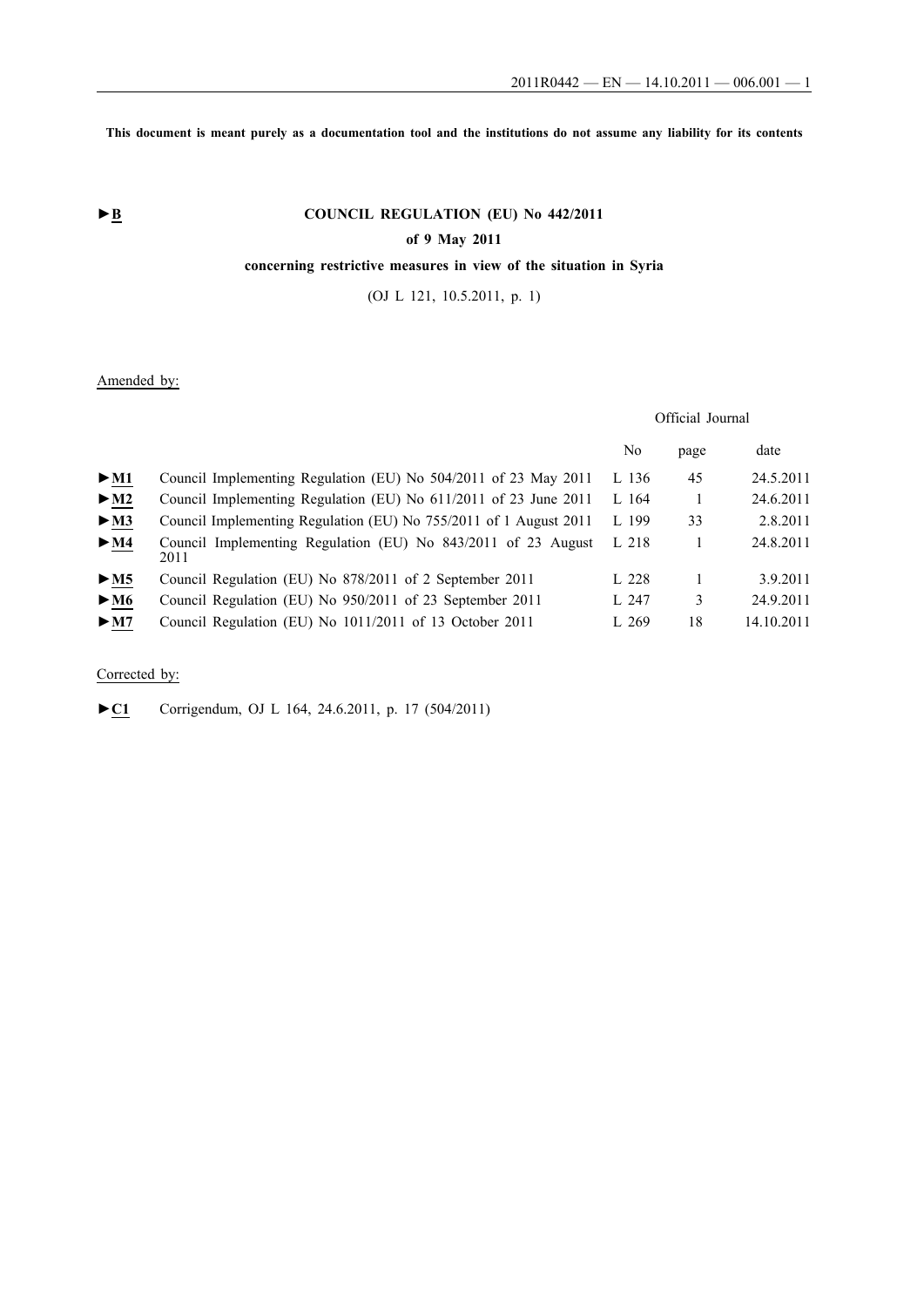## **COUNCIL REGULATION (EU) No 442/2011**

## **of 9 May 2011**

## **concerning restrictive measures in view of the situation in Syria**

THE COUNCIL OF THE EUROPEAN UNION,

Having regard to the Treaty on the Functioning of the European Union, and in particular Article 215 thereof,

Having regard to Council Decision 2011/273/CFSP of 9 May 2011 concerning restrictive measures against Syria (1), adopted in accordance with Chapter 2 of Title V of the Treaty on European Union,

Having regard to the joint proposal from the High Representative of the Union for Foreign Affairs and Security Policy and the European Commission,

#### Whereas:

- (1) Decision 2011/273/CFSP provides for an arms embargo, a ban on internal repression equipment, and restrictions on the admission to the Union, and the freezing of funds and economic resources, of certain persons and entities responsible for the violent repression against the civilian population in Syria. Those persons, entities and bodies are listed in the Annex to that **Decision**
- (2) Some of those measures fall within the scope of the Treaty on the Functioning of the European Union and regulatory action at the level of the Union is therefore necessary in order to implement them, in particular with a view to ensuring their uniform application by economic operators in all Member States.
- (3) This Regulation respects the fundamental rights and observes the principles recognised in particular by the Charter of Fundamental Rights of the European Union and, in particular, the right to an effective remedy and to a fair trial and the right to the protection of personal data. This Regulation should be applied in accordance with those rights.
- (4) The power to amend the list in Annex II to this Regulation should be exercised by the Council, in view of the serious political situation in Syria, and to ensure consistency with the process for amending and reviewing the Annex to Decision 2011/273/CFSP.
- (5) The procedure for amending the lists in Annex II to this Regulation should include providing designated natural or legal persons, entities or bodies with the grounds for listing, so as to give them an opportunity to submit observations. Where observations are submitted, or substantial new evidence is presented, the Council should review its decision in light of those observations and inform the person, entity or body concerned accordingly.

 $\overline{(^1)}$  OJ L 121, 10.5.2011, p. 11.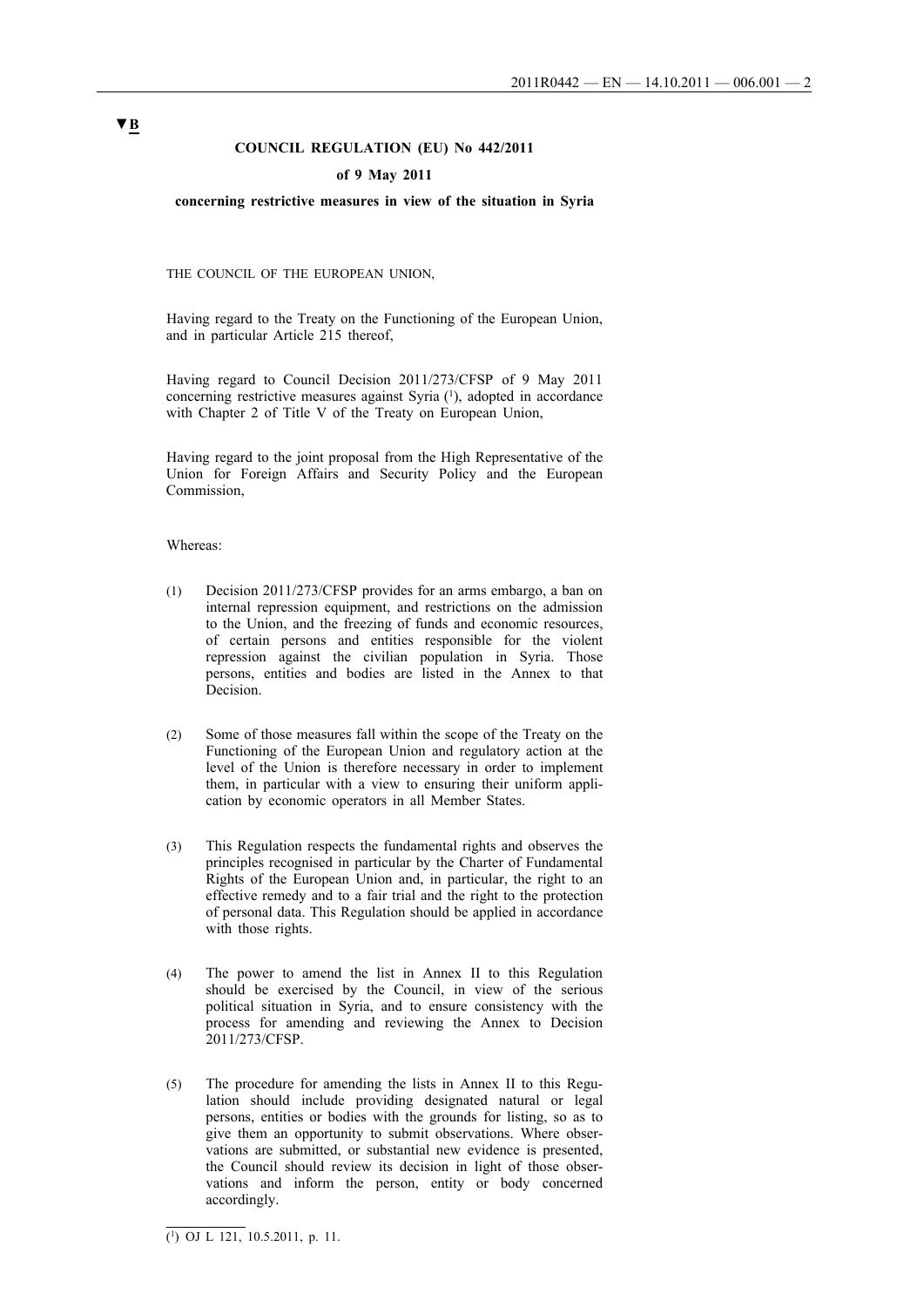- (6) For the implementation of this Regulation, and in order to create maximum legal certainty within the Union, the names and other relevant data concerning natural and legal persons, entities and bodies whose funds and economic resources must be frozen in accordance with this Regulation, must be made public.Any processing of personal data should comply with Regulation (EC) No 45/2001 of the European Parliament and of the Council of 18 December 2000 on the protection of individuals with regard to the processing of personal data by the Community institutions and bodies and on the free movement of such data  $(1)$  and Directive 95/46/EC of the European Parliament and of the Council of 24 October 1995 on the protection of individuals with regard to the processing of personal data and on the free movement of such data (2).
- (7) In order to ensure that the measures provided for in this Regulation are effective, this Regulation should enter into force on the day of its publication,

## HAS ADOPTED THIS REGULATION:

## *Article 1*

For the purposes of this Regulation, the following definitions shall apply:

- (a) 'funds' means financial assets and benefits of every kind, including but not limited to:
	- (i) cash, cheques, claims on money, drafts, money orders and other payment instruments;
	- (ii) deposits with financial institutions or other entities, balances on accounts, debts and debt obligations;
	- (iii) publicly- and privately-traded securities and debt instruments, including stocks and shares, certificates representing securities, bonds, notes, warrants, debentures and derivatives contracts;
	- (iv) interest, dividends or other income on or value accruing from or generated by assets;
	- (v) credit, right of set-off, guarantees, performance bonds or other financial commitments;
	- (vi) letters of credit, bills of lading, bills of sale;
	- (vii) documents evidencing an interest in funds or financial resources;

<sup>(1)</sup> OJ L 8, 12.1.2001, p. 1.

<sup>(2)</sup> OJ L 281, 23.11.1995, p. 31.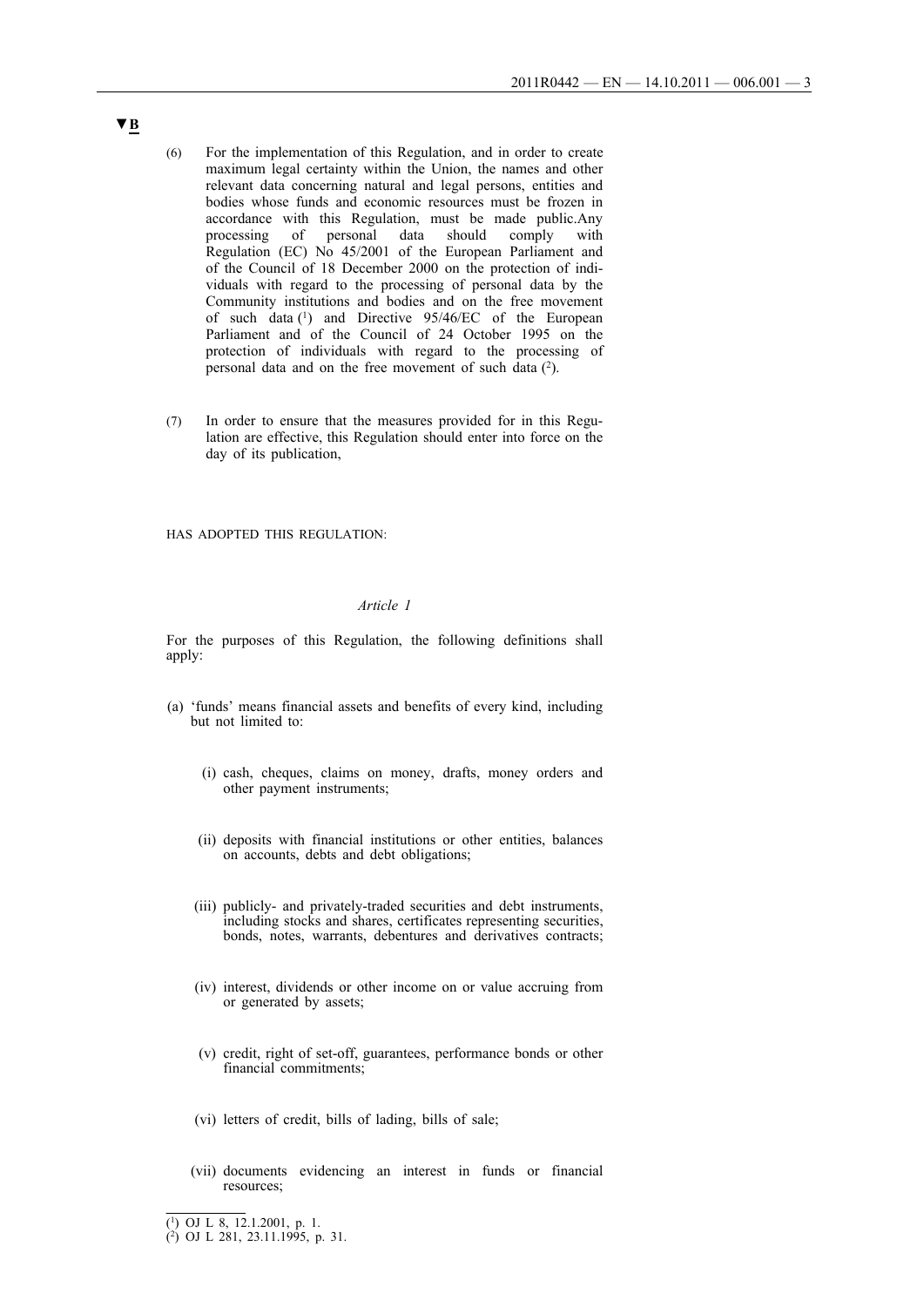- (b) 'freezing of funds' means preventing any move, transfer, alteration, use of, access to, or dealing with funds in any way that would result in any change in their volume, amount, location, ownership, possession, character, destination or other change that would enable the funds to be used, including portfolio management;
- (c) 'economic resources' means assets of every kind, whether tangible or intangible, movable or immovable, which are not funds but may be used to obtain funds, goods or services;
- (d) 'freezing of economic resources' means preventing their use to obtain funds, goods or services in any way, including, but not limited to, by selling, hiring or mortgaging them;
- (e) 'technical assistance' means any technical support related to repairs, development, manufacture, assembly, testing, maintenance, or any other technical service, and may take forms such as instruction, advice, training, the transmission of working knowledge or skills or consulting services; including verbal forms of assistance;
- (f) 'territory of the Union' means the territories of the Member States to which the Treaty is applicable, under the conditions laid down in the Treaty, including their airspace ;

- (g) 'insurance' means an undertaking or commitment whereby one or more natural or legal persons are obliged, in return for payment, to provide one or more other persons, in the event of materialisation of a risk, with an indemnity or a benefit as determined by the undertaking or commitment;
- (h) 'reinsurance' means the activity consisting in accepting risks ceded by an insurance undertaking or by another reinsurance undertaking or, in the case of the association of underwriters known as Lloyd's, the activity consisting in accepting risks, ceded by any member of Lloyd's, by an insurance or reinsurance undertaking other than the association of underwriters known as Lloyd's;
- (i) 'petroleum products' means the products listed in Annex IV;

## **▼M6**

- (j) 'Syrian person, entity or body' means:
	- (i) the State of Syria or any public authority thereof;
	- (ii) any natural person in, or resident in, Syria;
	- (iii) any legal person, entity or body having its registered office in Syria;
	- (iv) any legal person, entity or body, inside or outside Syria, owned or controlled directly or indirectly by one or more of the above mentioned persons or bodies.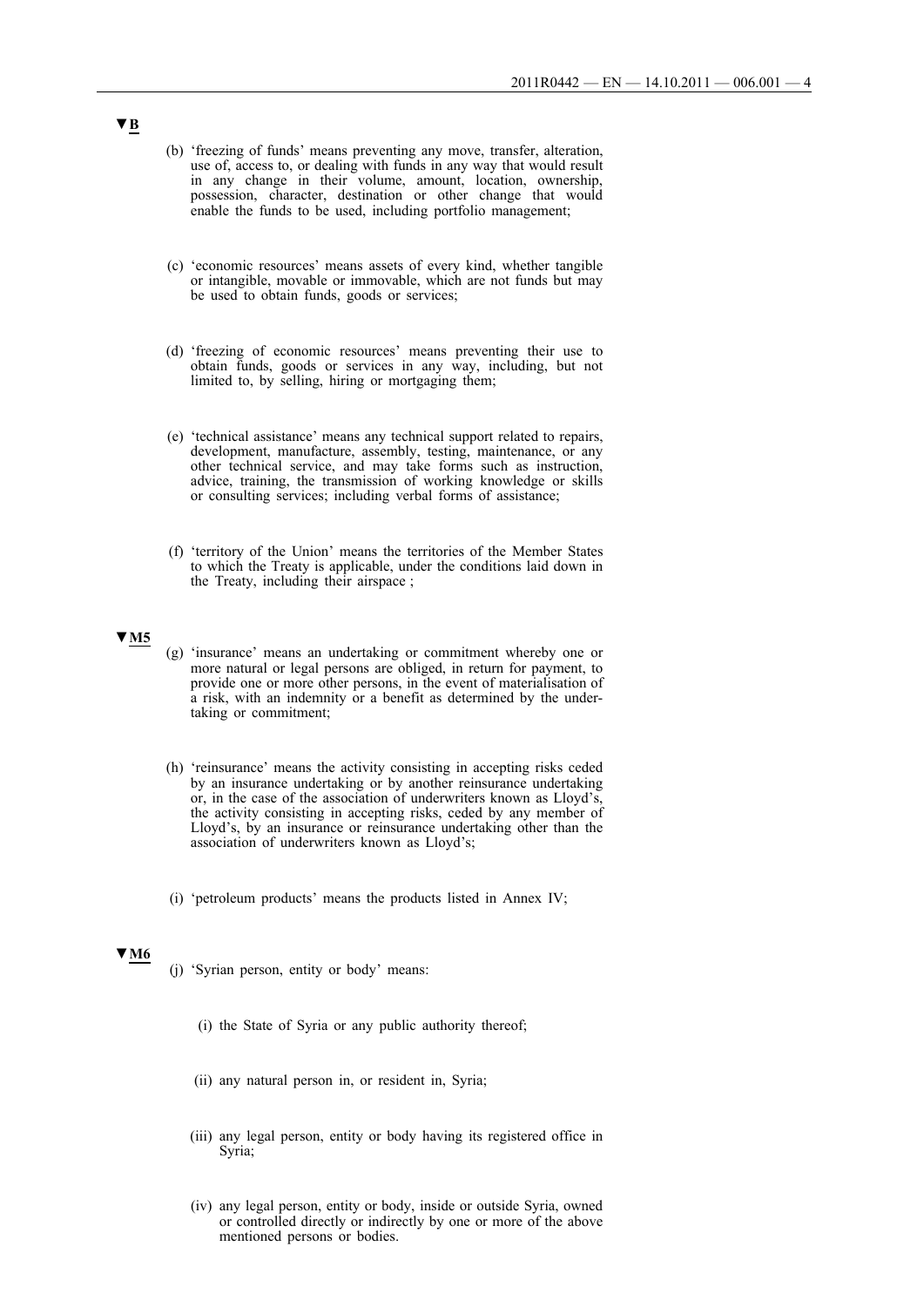#### *Article 2*

- 1. It shall be prohibited:
- (a) to sell, supply, transfer or export, directly or indirectly, equipment which might be used for internal repression as listed in Annex I, whether or not originating in the Union, to any person, entity or body in Syria or for use in Syria;
- (b) to participate, knowingly and intentionally, in activities the object or effect of which is to circumvent the prohibitions referred to in point (a).

2. Paragraph 1 shall not apply to protective clothing, including flak jackets and helmets, temporarily exported to Syria by United Nations (UN) personnel, personnel of the Union or its Member States, representatives of the media or humanitarian and development workers and associated persons exclusively for their personal use.

3. By way of derogation from paragraph 1, the competent authorities in the Member States as listed in Annex III may authorise the sale, supply, transfer or export of equipment which might be used for internal repression, under such conditions as they deem appropriate, if they determine that such equipment is intended solely for humanitarian or protective use.

## **▼M6**

#### *Article 2a*

It shall be prohibited to sell, supply, transfer or export, directly or indirectly, new Syrian denominated banknotes and coinage, printed or minted in the European Union, to the Central Bank of Syria.

# **▼B**

#### *Article 3*

- 1. It shall be prohibited:
- (a) to provide, directly or indirectly, technical assistance related to the goods and technology listed in the Common Military List of the European Union (1) (Common Military List), or related to the provision, manufacture, maintenance and use of goods included in that list, to any person, entity or body in Syria or for use in Syria;
- (b) to provide, directly or indirectly, technical assistance or brokering services related to equipment which might be used for internal repression as listed in Annex I, to any person, entity or body in Syria or for use in Syria;
- (c) to provide, directly or indirectly, financing or financial assistance related to the goods and technology listed in the Common Military List or in Annex I, including in particular grants, loans and export credit insurance, for any sale, supply, transfer or export of such items, or for any provision of related technical assistance to any person, entity or body in Syria or for use in Syria;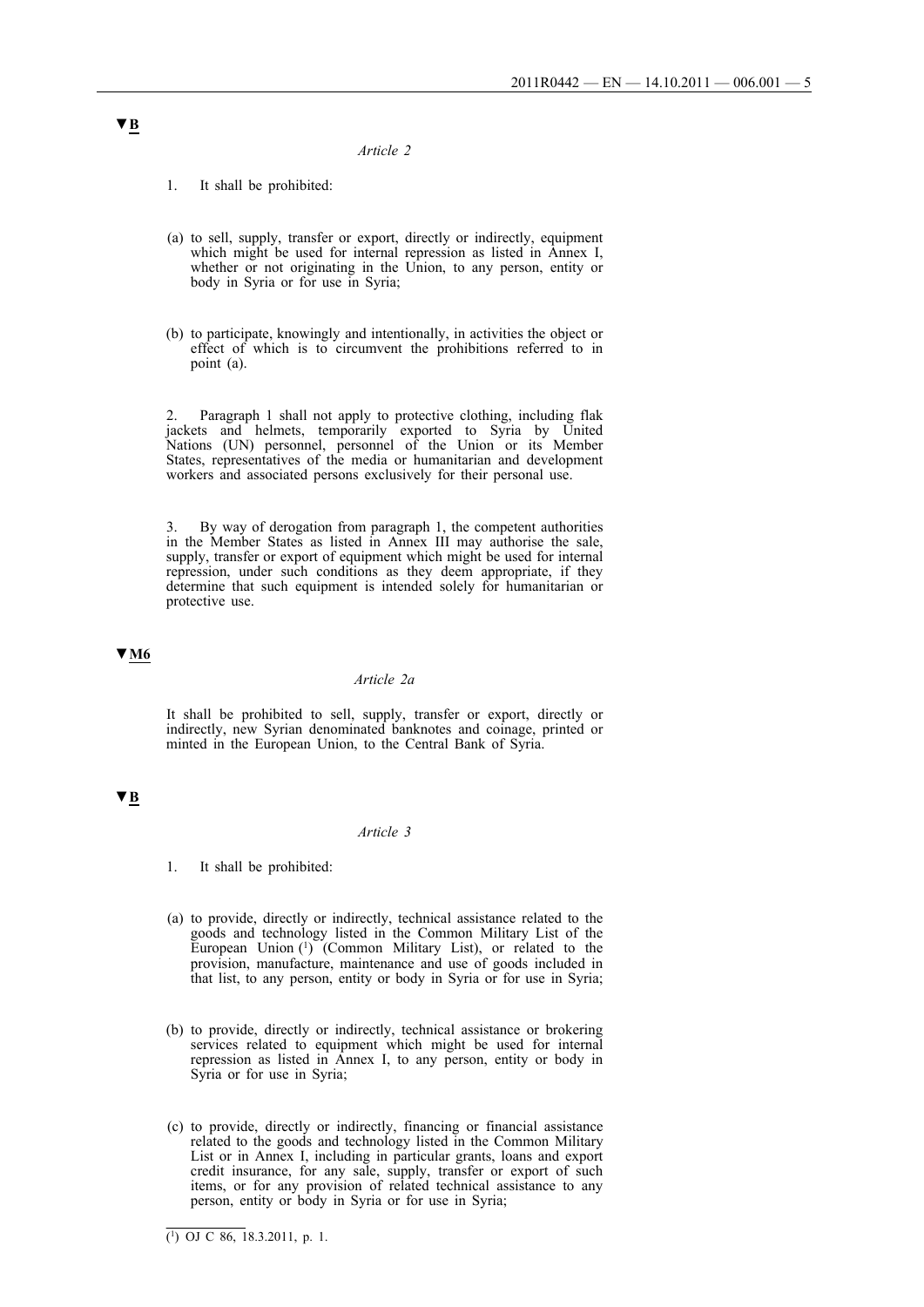(d) to participate, knowingly and intentionally, in activities the object or effect of which is to circumvent the prohibitions referred to in points (a) to (c).

By way of derogation from paragraph 1, the prohibitions refered to therein shall not apply to the provision of technical assistance, financing and financial assistance related to:

- technical assistance intended solely for the support of the United Nations Disengagement Observer Force (UNDOF);
- non-lethal military equipment, or equipment which might be used for internal repression, intended solely for humanitarian purposes or protective use or for institution building programmes of the UN and the Union, or for Union or UN crisis management operations; or
- non-combat vehicles fitted with materials to provide ballistic protection, intended solely for the protective use of personnel of the Union and its Member States in Syria;

provided that such provision shall first have been approved by the competent authority of a Member State, as identified on the websites listed in Annex III.

# **▼M5**

#### *Article 3a*

It shall be prohibited:

- (a) to import crude oil or petroleum products into the Union if they:
	- (i) originate in Syria; or
	- (ii) have been exported from Syria;
- (b) to purchase crude oil or petroleum products which are located in or which originated in Syria;
- (c) to transport crude oil or petroleum products if they originate in Syria, or are being exported from Syria to any other country;
- (d) to provide, directly or indirectly, financing or financial assistance, including financial derivatives, as well as insurance and re-insurance, related to the prohibitions set out in points (a), (b) and (c); and
- (e) to participate, knowingly and intentionally, in activities whose object or effect is, directly or indirectly, to circumvent the prohibitions in point  $(a)$ ,  $(b)$ ,  $(c)$  or  $(d)$ .

#### *Article 3b*

The prohibitions in Article 3a shall not apply to:

(a) the execution, on or prior to 15 November 2011, of an obligation arising from a contract concluded before 2 September 2011, provided that the natural or legal person, entity or body seeking to perform the obligation concerned has notified, at least 7 working days in advance, the activity or transaction to the competent authority of the Member State in which it is established, as identified on the websites listed in Annex III; or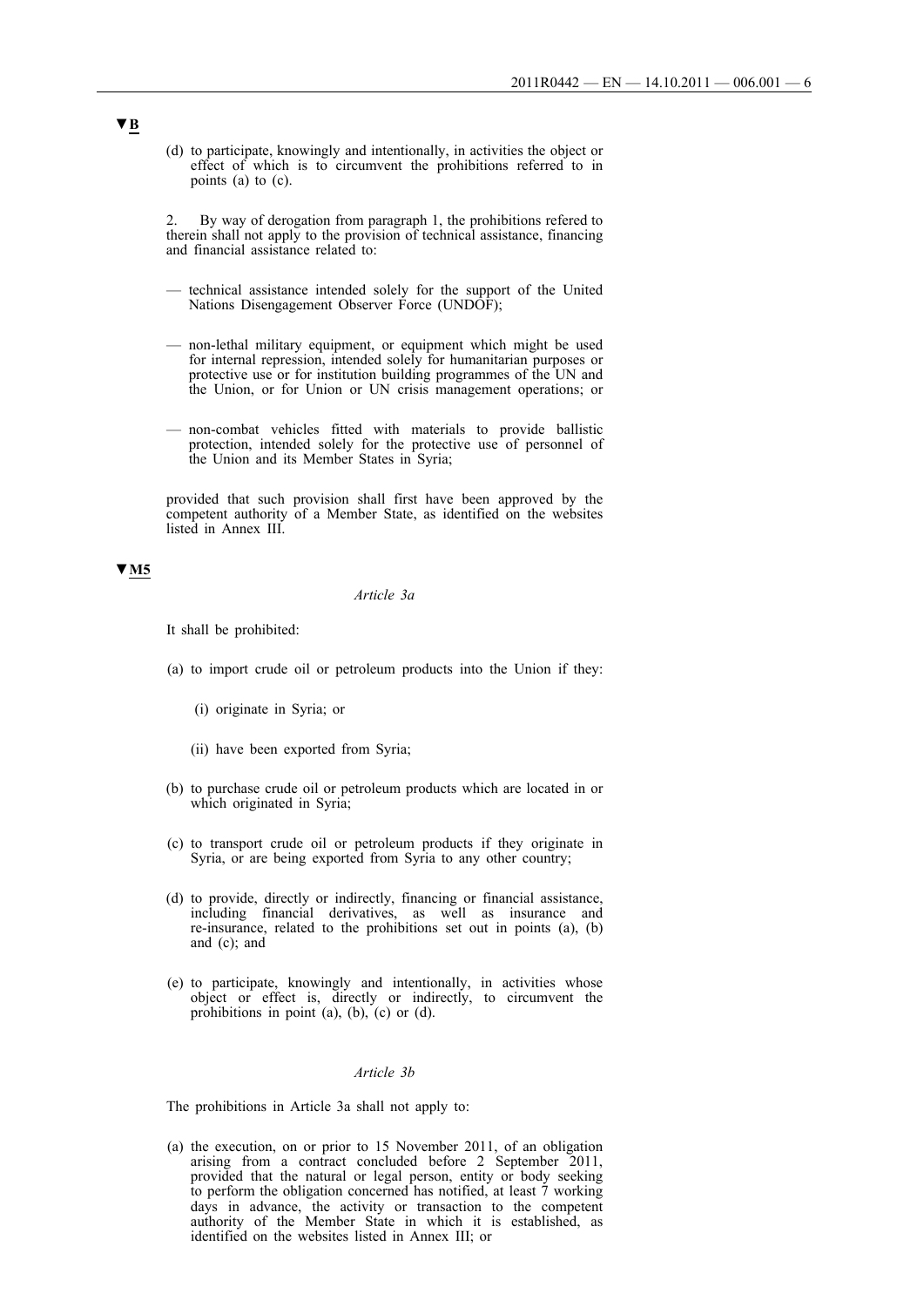(b) the purchase of crude oil or petroleum products which had been exported from Syria prior to 2 September 2011, or, where the export was made pursuant to point (a), on or prior to 15 November 2011.

## **▼M6**

#### *Article 3c*

- 1. The following shall be prohibited:
- (a) the granting of any financial loan or credit to any Syrian person, entity or body referred to in paragraph 2;
- (b) the acquisition or extension of a participation in any Syrian person, entity or body referred to in paragraph 2;
- (c) the creation of any joint venture with any Syrian person, entity or body referred to in paragraph 2;
- (d) the participation, knowingly and intentionally, in activities the object or effect of which is to circumvent the prohibitions referred to in points (a), (b) or (c).

2. The prohibitions in paragraph 1 shall apply to any Syrian person, entity or body engaged in the exploration, production or refining of crude oil.

3. For the purposes of paragraph 2 only, the following definitions shall apply:

- (a) 'exploration of crude oil' includes the exploration for, prospecting for and management of crude oil reserves, as well as the provision of geological services in relation to such reserves;
- (b) 'refining of crude oil' means the processing, conditioning or preparation of oil for the ultimately final sale of fuels.
- 4. The prohibitions in paragraph 1:
- (a) shall be without prejudice to the execution of an obligation arising from contracts or agreements concluded before 23 September 2011;
- (b) shall not prevent the extension of a participation, if such extension is an obligation under an agreement concluded before 23 September 2011.

## **▼B**

## *Article 4*

1. All funds and economic resources belonging to, owned, held or controlled by the natural or legal persons, entities and bodies listed in **►M7** Annexes II and IIa ◄ shall be frozen.

2. No funds or economic resources shall be made available, directly or indirectly, to or for the benefit of the natural or legal persons, entities or bodies listed in **►M7** Annexes II and IIa ◄.

The participation, knowingly and intentionally, in activities the object or effect of which is, directly or indirectly, to circumvent the measures referred to in paragraphs 1 and 2 shall be prohibited.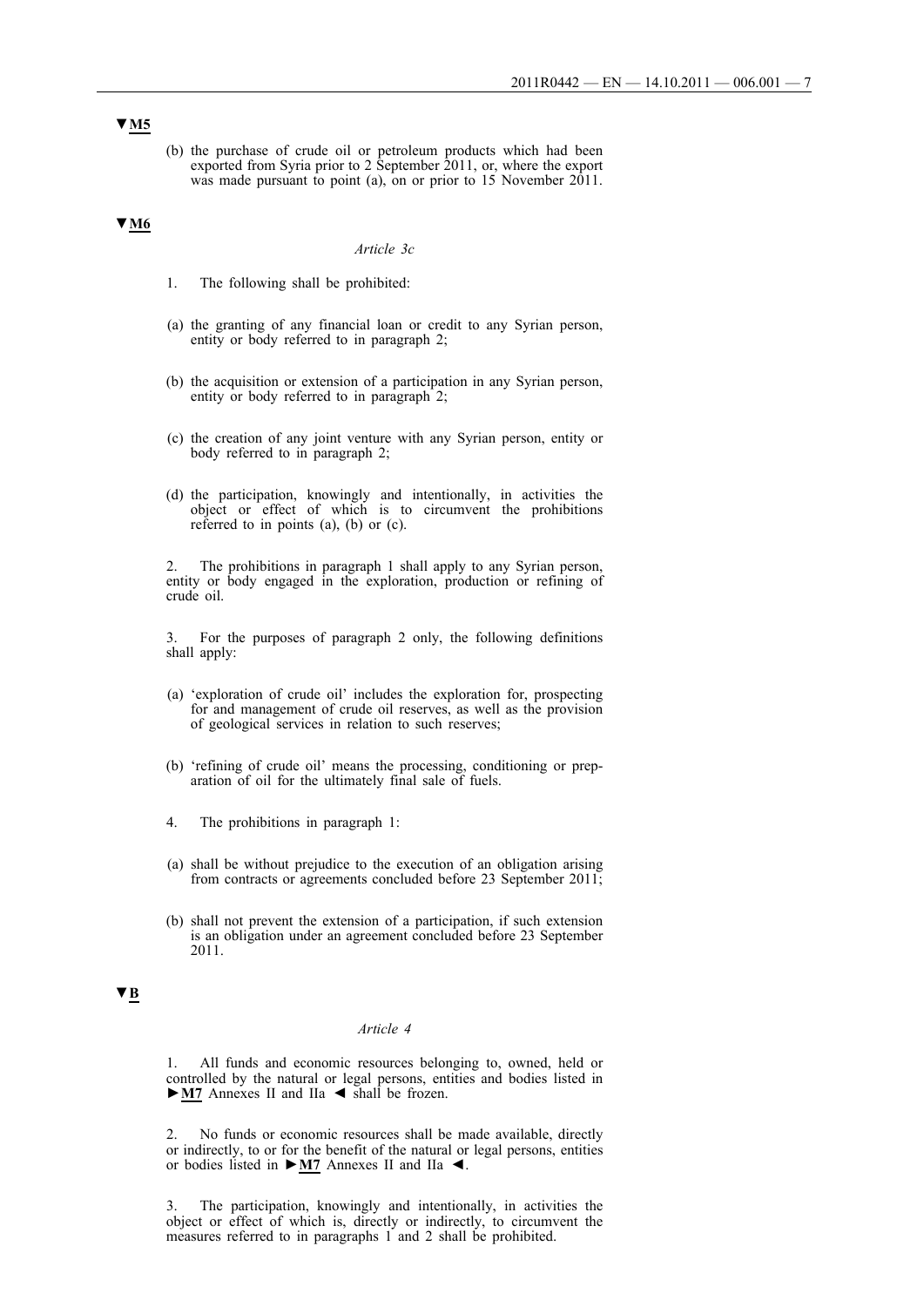#### *Article 5*

**▼M7**

1. Annexes II and IIa shall consist of the following:

- (a) Annex II shall consist of a list of natural or legal persons, entities and bodies who, in accordance with Article  $4(1)$  of Decision 2011/273/CFSP, have been identified by the Council as being persons or entities responsible for the violent repression against the civilian population in Syria, persons and entities benefiting from or supporting the regime, and natural or legal persons and entities associated with them, and to whom Article 9a shall not apply;
- (b) Annex IIa shall consist of a list of entities which, in accordance with Article 4(1) of Decision 2011/273/CFSP, have been identified by the Council as being entities associated with the persons or entities responsible for the violent repression against the civilian population in Syria, or with persons and entities benefiting from or supporting the regime, and to which Article 9a shall apply.

## **▼B**

2. **►M7** Annexes II and IIa ◄ shall include the grounds for the listing of listed persons, entities and bodies concerned.

3. **►M7** Annexes II and IIa ◄ shall also include, where available, information necessary to identify the natural or legal persons, entities and bodies concerned. With regard to natural persons, such information may include names including aliases, date and place of birth, nationality, passport and ID card numbers, gender, address, if known, and function or profession. With regard to legal persons, entities and bodies, such information may include names, place and date of registration, registration number and place of business.

#### *Article 6*

By way of derogation from Article 4, the competent authorities in the Member States, as identified on the websites listed in Annex III, may authorise the release of certain frozen funds or economic resources, or the making available of certain funds or economic resources, under such conditions as they deem appropriate, after having determined that the funds or economic resources are:

- (a) necessary to satisfy the basic needs of persons listed in **►M7** Annexes II and IIa ◄ and their dependent family members, including payments for foodstuffs, rent or mortgage, medicines and medical treatment, taxes, insurance premiums, and public utility charges;
- (b) intended exclusively for the payment of reasonable professional fees or the reimbursement of incurred expenses associated with the provision of legal services;

## **▼M5**

- (c) intended exclusively for the payment of fees or service charges for routine holding or maintenance of frozen funds or economic resources;
- (d) necessary for extraordinary expenses, provided that the relevant competent authority has notified to the competent authorities of the other Member States and to the Commission at least 2 weeks before the authorisation the grounds on which it considers that a specific authorisation should be granted;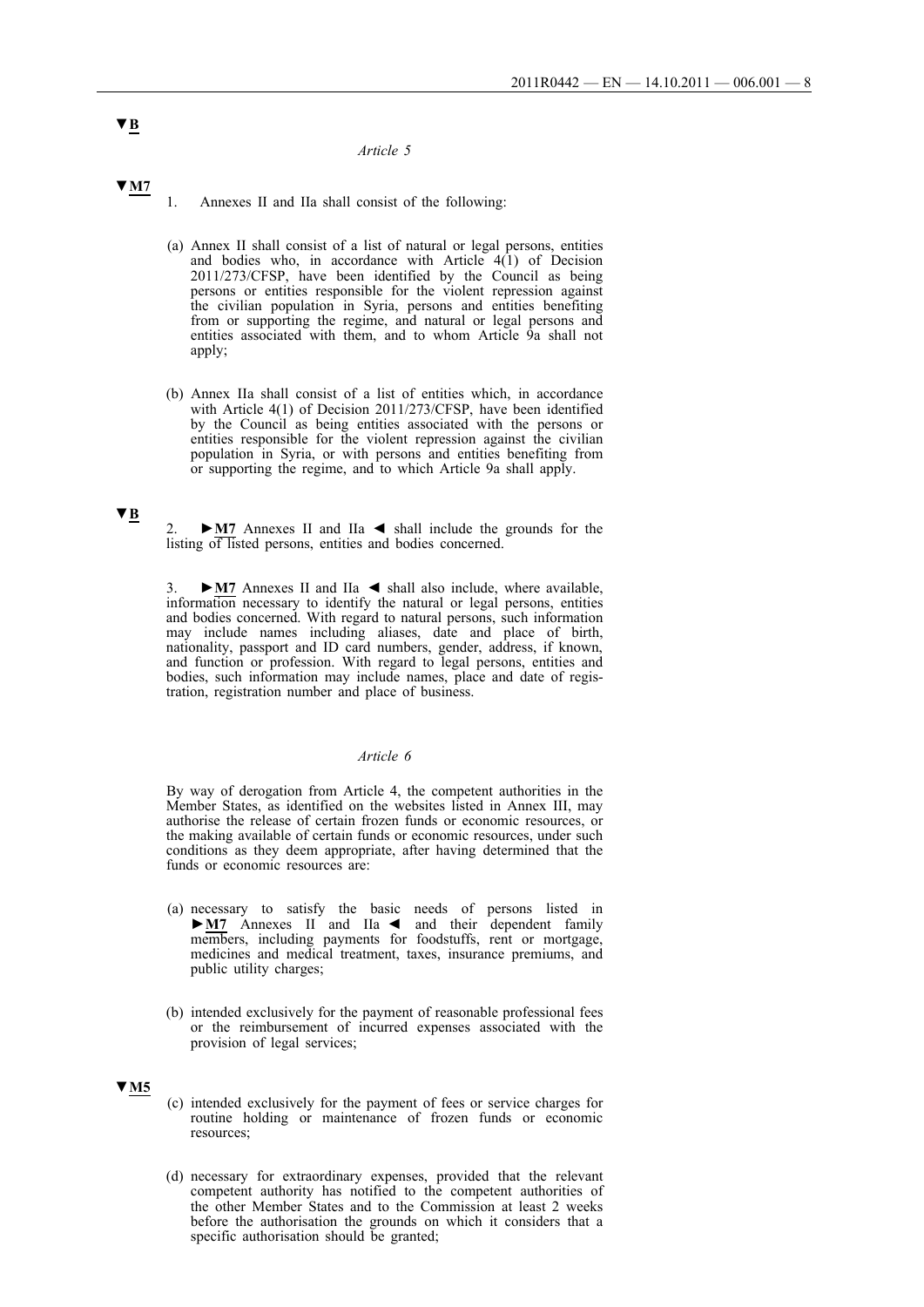- (e) to be paid into or from an account of a diplomatic or consular mission or an international organisation enjoying immunities in accordance with international law, insofar as such payments are intended to be used for official purposes of the diplomatic or consular mission or international organisation; or
- (f) necessary for humanitarian purposes, such as the delivery and facilitation of delivery of humanitarian aid, the delivery of materials and supplies necessary for essential civilian needs, including food and agricultural materials for its production, medical products, or for evacuations from Syria.

The Member State concerned shall inform the other Member States and the Commission of any authorisation granted under this Article, within 4 weeks following the authorisation.

# **▼B**

## *Article 7*

By way of derogation from Article 4, the competent authorities in the Member States, as listed in Annex III, may authorise the release of certain frozen funds or economic resources, if the following conditions are met:

- (a) the funds or economic resources in question are the subject of a judicial, administrative or arbitral lien established prior to the date on which the person, entity or body referred to in Article 4 was included in **►M7** Annex II or Annex IIa ◄, or of a judicial, administrative or arbitral judgment rendered prior to that date;
- (b) the funds or economic resources in question will be used exclusively to satisfy claims secured by such a lien or recognised as valid in such a judgment, within the limits set by applicable laws and regulations governing the rights of persons having such claims;
- (c) the lien or judgment is not for the benefit of a person, entity or body listed in **►M7** Annex II or Annex IIa ◄; and
- (d) recognising the lien or judgment is not contrary to public policy in the Member State concerned.

The relevant Member State shall inform the other Member States and the Commission of any authorisation granted under this Article.

#### *Article 8*

- 1. Article 4(2) shall not apply to the addition to frozen accounts of:
- (a) interest or other earnings on those accounts; or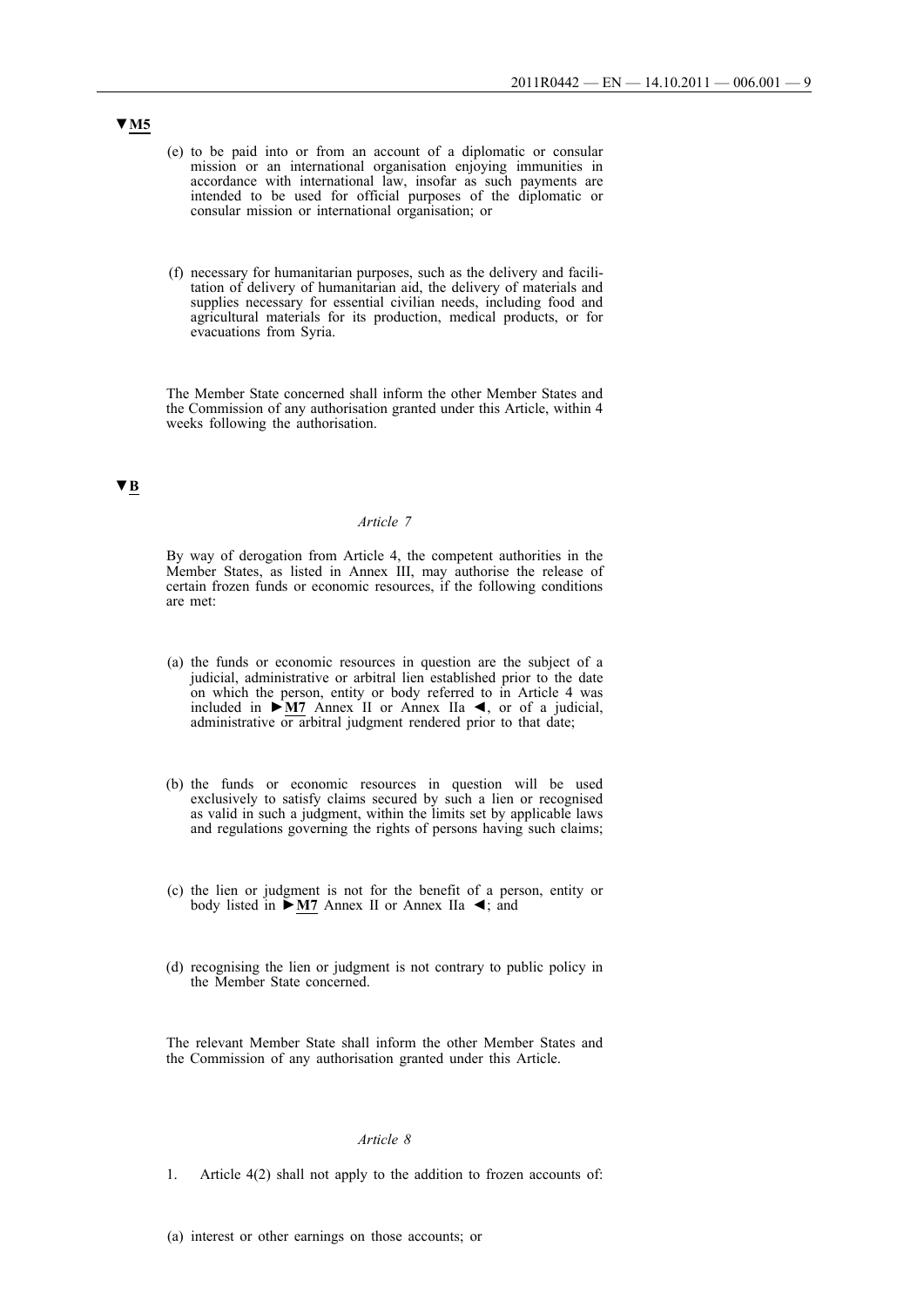(b) payments due under contracts, agreements or obligations that were concluded or arose before the date on which the account became subject to this Regulation,

provided that any such interest, other earnings and payments are frozen in accordance with Article 4(1).

Article 4(2) shall not prevent financial or credit institutions in the Union from crediting frozen accounts where they receive funds transferred to the account of a listed natural or legal person, entity or body, provided that any additions to such accounts will also be frozen. The financial or credit institution shall inform the relevant competent authority about any such transaction without delay.

## *Article 9*

By way of derogation from Article 4, and provided that a payment by a person, entity or body listed in **►M7** Annex II or Annex IIa ◄ is due under a contract or agreement that was concluded by, or an obligation that arose for the person, entity or body concerned before the date on which that person, entity or body had been designated, the competent authorities of the Member States, as indicated on the websites listed in Annex III, may authorise, under such conditions as they deem appropriate, the release of certain frozen funds or economic resources, provided that the payment is not directly or indirectly received by a person or entity referred to in Article 4.

## **▼M7**

## *Article 9a*

By way of derogation from Article 4(1), an entity listed in Annex IIa may, for a period of two months from the date on which it was designated, make a payment from frozen funds or economic resources which were received by that entity after the date on which it was designated, provided that:

- (a) such payment is due under a trade contract; and
- (b) the competent authority of the relevant Member State has determined that the payment will not directly or indirectly be received by a person or entity listed in Annex II or Annex IIa.

## **▼B**

## *Article 10*

1. The freezing of funds and economic resources or the refusal to make funds or economic resources available, carried out in good faith on the basis that such action is in accordance with this Regulation, shall not give rise to liability of any kind on the part of the natural or legal person or entity or body implementing it, or its directors or employees, unless it is proved that the funds and economic resources were frozen or withheld as a result of negligence.

The prohibition set out in Article  $4(2)$  shall not give rise to any liability of any kind on the part of the natural and legal persons, entities and bodies who made funds or economic resources available if they did not know, and had no reasonable cause to suspect, that their actions would infringe the prohibition in question.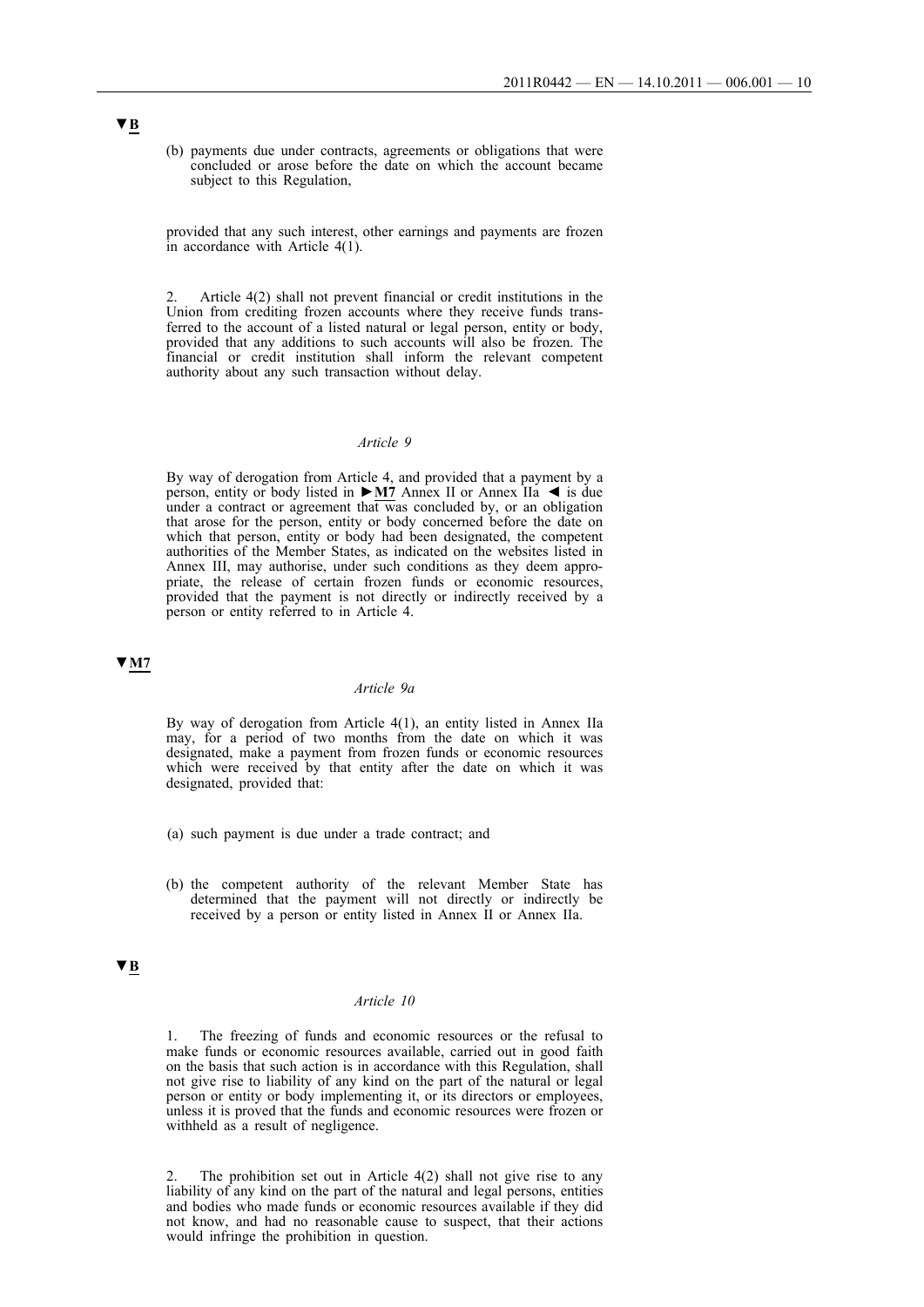## *Article 10a*

No claims, including for compensation or indemnification or any other claim of this kind, such as a claim of set-off, fines or claims under a guarantee, claims for extension or payment of a bond, financial guarantee, including claims arising from letters of credit and similar instruments in connection with any contract or transaction the performance of which was affected, directly or indirectly, in whole or in part, by the measures imposed by this Regulation, shall be granted to the Government of Syria, its public bodies, corporations and agencies, or to any person or entity claiming through it or for its benefit.

## **▼B**

#### *Article 11*

1. Without prejudice to the applicable rules concerning reporting, confidentiality and professional secrecy, natural and legal persons, entities and bodies shall:

- (a) supply immediately any information which would facilitate compliance with this Regulation, such as accounts and amounts frozen in accordance with Article 4, to the competent authority in the Member State where they are resident or located, as indicated on the websites listed in Annex III, and shall transmit such information, either directly or through the Member States, to the Commission; and
- (b) cooperate with that competent authority in any verification of this information.

Any information provided or received in accordance with this Article shall be used only for the purposes for which it was provided or received.

## *Article 12*

Member States and the Commission shall immediately inform each other of the measures taken under this Regulation and shall supply each other with any other relevant information at their disposal in connection with this Regulation, in particular information in respect of violation and enforcement problems and judgments handed down by national courts.

### *Article 13*

The Commission shall be empowered to amend Annex III on the basis of information supplied by Member States.

## *Article 14*

Where the Council decides to subject a natural or legal person, entity or body to the measures referred to in Article 4(1), it shall amend **►M7** Annex II or Annex IIa ◄ accordingly.

2. The Council shall communicate its decision, including the grounds for listing, to the natural or legal person, entity or body referred to in paragraph 1, either directly, if the address is known, or through the publication of a notice, providing such natural or legal person, entity or body with an opportunity to present observations.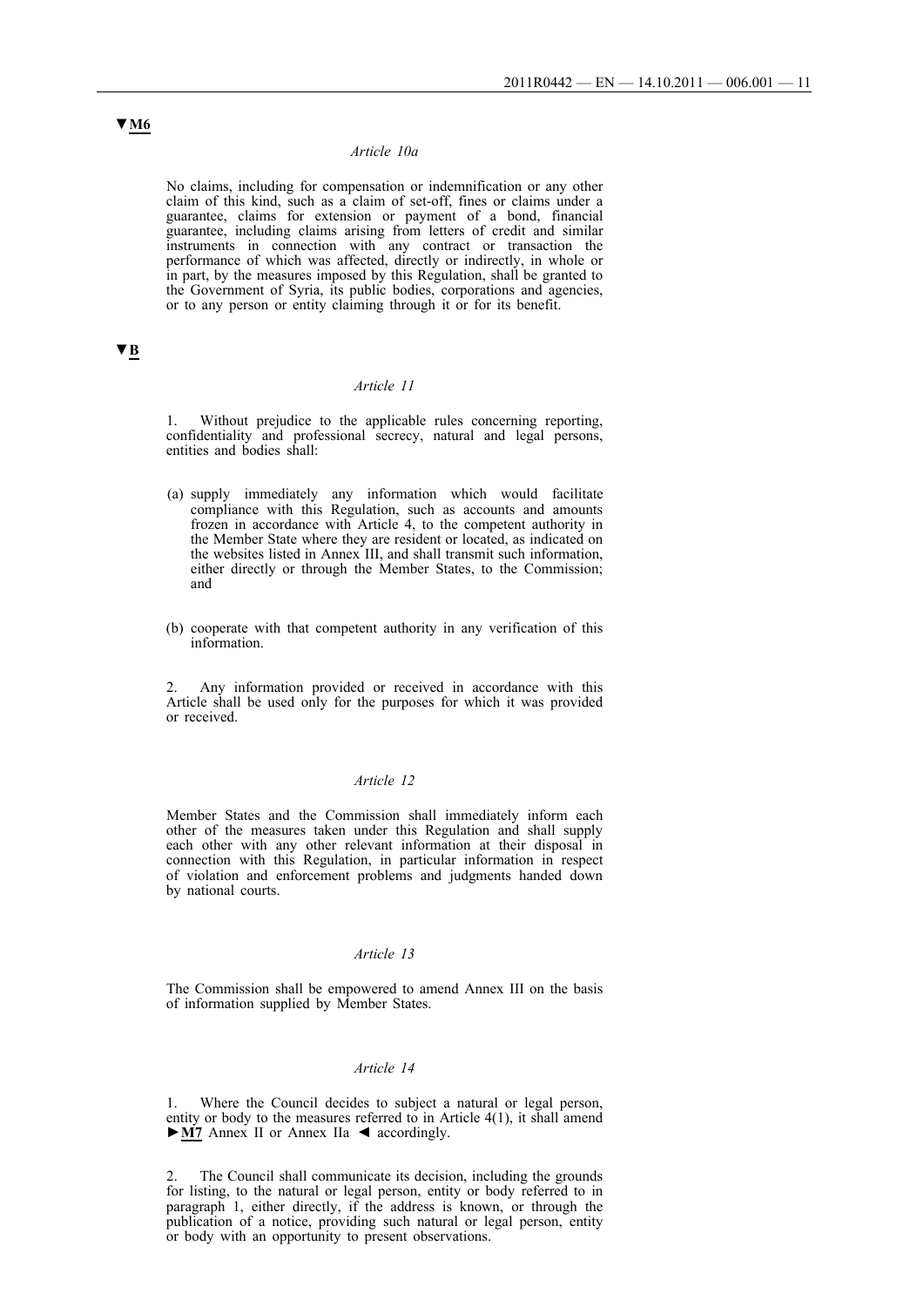3. Where observations are submitted, or where substantial new evidence is presented, the Council shall review its decision and inform the natural or legal person, entity or body accordingly.

#### **▼M7**

4. The lists in Annexes II and IIa shall be reviewed at regular intervals and at least every 12 months.

## **▼B**

# *Article 15*

1. Member States shall lay down the rules on penalties applicable to infringements of the provisions of this Regulation and shall take all measures necessary to ensure that they are implemented. The penalties provided for must be effective, proportionate and dissuasive.

2. Member States shall notify the Commission of those rules without delay after the entry into force of this Regulation and shall notify it of any subsequent amendment.

## *Article 16*

Where there is, in this Regulation, a requirement to notify, inform or otherwise communicate with the Commission, the address and other contact details to be used for such communication shall be those indicated in Annex III.

#### *Article 17*

This Regulation shall apply:

- (a) within the territory of the Union, including its airspace;
- (b) on board any aircraft or any vessel under the jurisdiction of a Member State;
- (c) to any person inside or outside the territory of the Union who is a national of a Member State;
- (d) to any legal person, entity or body which is incorporated or constituted under the law of a Member State;
- (e) to any legal person, entity or body in respect of any business done in whole or in part within the Union.

#### *Article 18*

This Regulation shall enter into force on the day of its publication in the *Official Journal of the European Union*.

This Regulation shall be binding in its entirety and directly applicable in all Member States.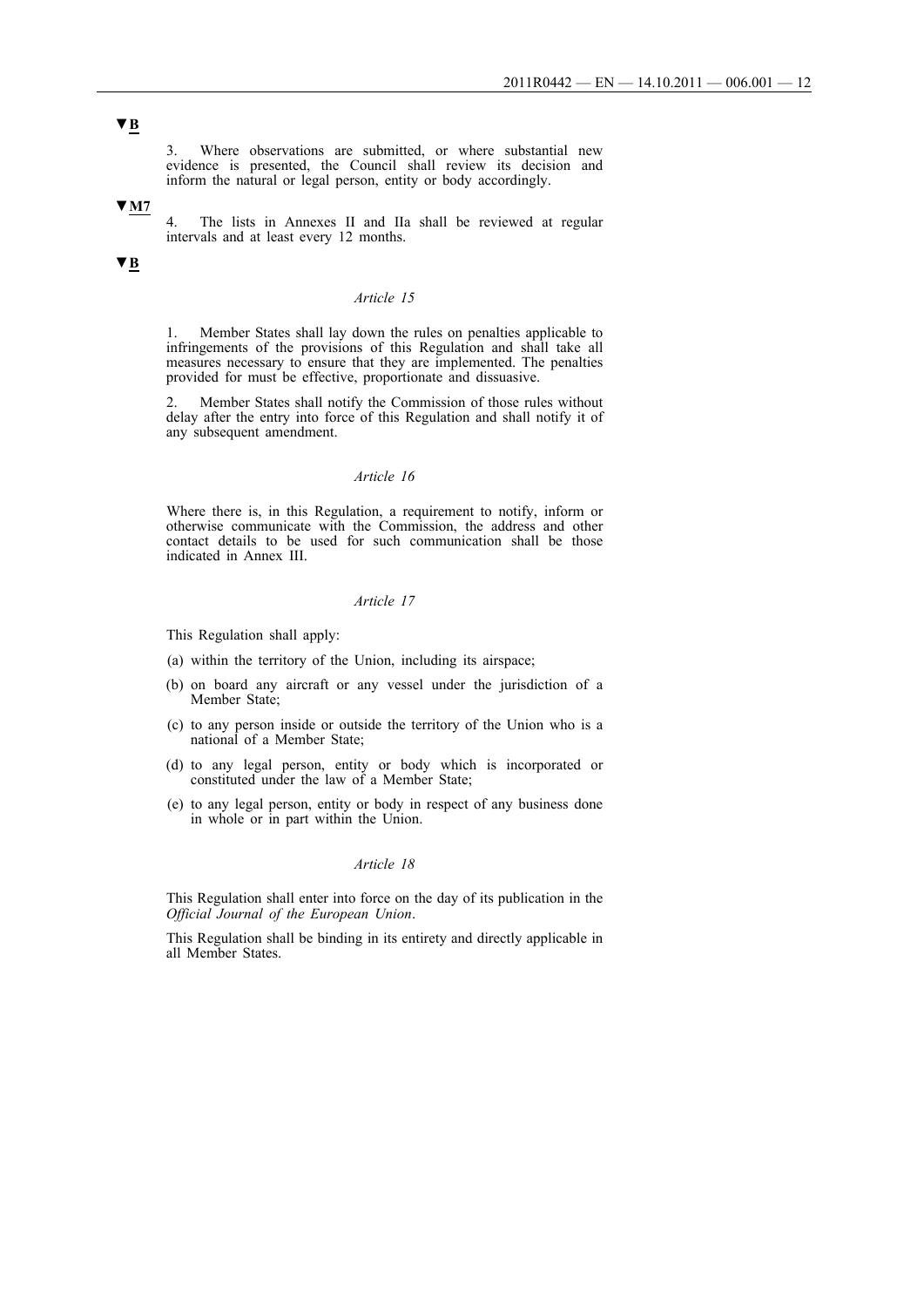#### *ANNEX I*

#### **List of equipment which might be used for internal repression as referred to in Article 2 and Article 3**

- 1. Firearms, ammunition and related accessories therefor, as follows:
- 1.1 Firearms not controlled by ML 1 and ML 2 of the Common Military List of the European Union (1) (Common Military List);
- 1.2 Ammunition specially designed for the firearms listed in item 1.1 and specially designed components therefor;
- 1.3 Weapon-sights not controlled by the Common Military List.
- 2. Bombs and grenades not controlled by the Common Military List.
- 3. Vehicles as follows:
- 3.1 Vehicles equipped with a water cannon, specially designed or modified for the purpose of riot control;
- 3.2 Vehicles specially designed or modified to be electrified to repel borders;
- 3.3 Vehicles specially designed or modified to remove barricades, including construction equipment with ballistic protection;
- 3.4 Vehicles specially designed for the transport or transfer of prisoners and/or detainees<sup>-</sup>
- 3.5 Vehicles specially designed to deploy mobile barriers;
- 3.6 Components for the vehicles specified in items 3.1 to 3.5 specially designed for the purposes of riot control.

*Note 1*: *This item does not control vehicles specially designed for the purposes of fire-fighting.*

*Note 2*: *For the purposes of item 3.5 the term 'vehicles' includes trailers.*

- 4. Explosive substances and related equipment as follows:
- 4.1 Equipment and devices specially designed to initiate explosions by electrical or non-electrical means, including firing sets, detonators, igniters, boosters and detonating cord, and specially designed components therefor; except those specially designed for a specific commercial use consisting of the actuation or operation by explosive means of other equipment or devices the function of which is not the creation of explosions (e.g., car air-bag inflaters, electric-surge arresters of fire sprinkler actuators);
- 4.2 Linear cutting explosive charges not controlled by the Common Military List<sup>-</sup>
- 4.3 Other explosives not controlled by the Common Military List and related substances as follows:
	- (a) amatol;
	- (b) nitrocellulose (containing more than 12,5 % nitrogen);
	- (c) nitroglycol;
	- (d) pentaerythritol tetranitrate (PETN);
	- (e) picryl chloride;
	- (f) 2,4,6-trinitrotoluene (TNT).

 $\overline{(^{1})$  OJ C 86, 18.3.2011, p. 1.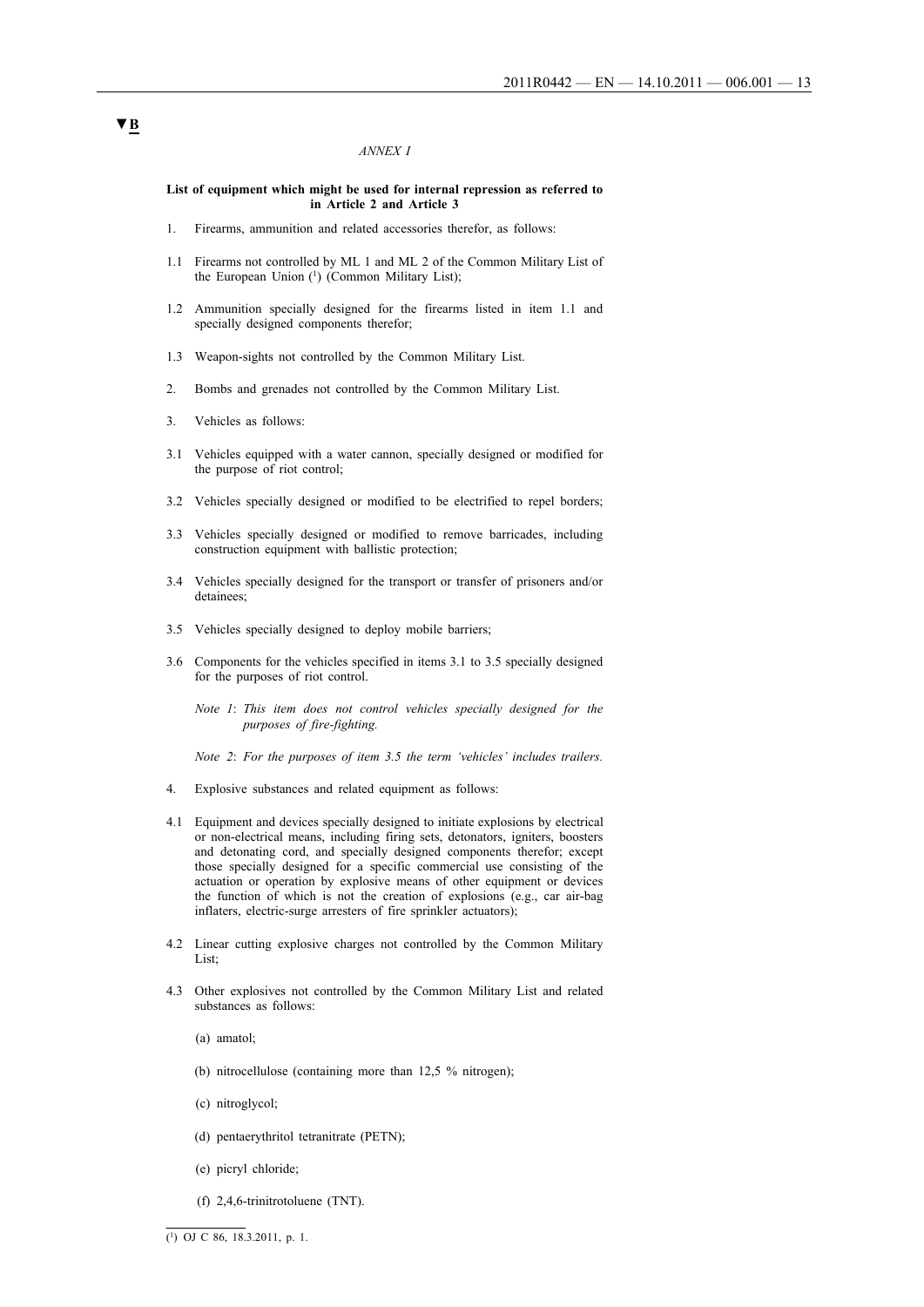- 5. Protective equipment not controlled by ML 13 of the Common Military List as follows:
- 5.1 Body armour providing ballistic and/or stabbing protection;
- 5.2 Helmets providing ballistic and/or fragmentation protection, anti-riot helmets, antiriot shields and ballistic shields.

*Note: This item does not control:*

— *equipment specially designed for sports activities;*

— *equipment specially designed for safety of work requirements.*

- 6. Simulators, other than those controlled by ML 14 of the Common Military List, for training in the use of firearms, and specially designed software therefor.
- 7. Night vision, thermal imaging equipment and image intensifier tubes, other than those controlled by the Common Military List.
- 8. Razor barbed wire.
- 9. Military knives, combat knives and bayonets with blade lengths in excess of 10 cm.
- 10. Production equipment specially designed for the items specified in this list.
- 11. Specific technology for the development, production or use of the items specified in this list.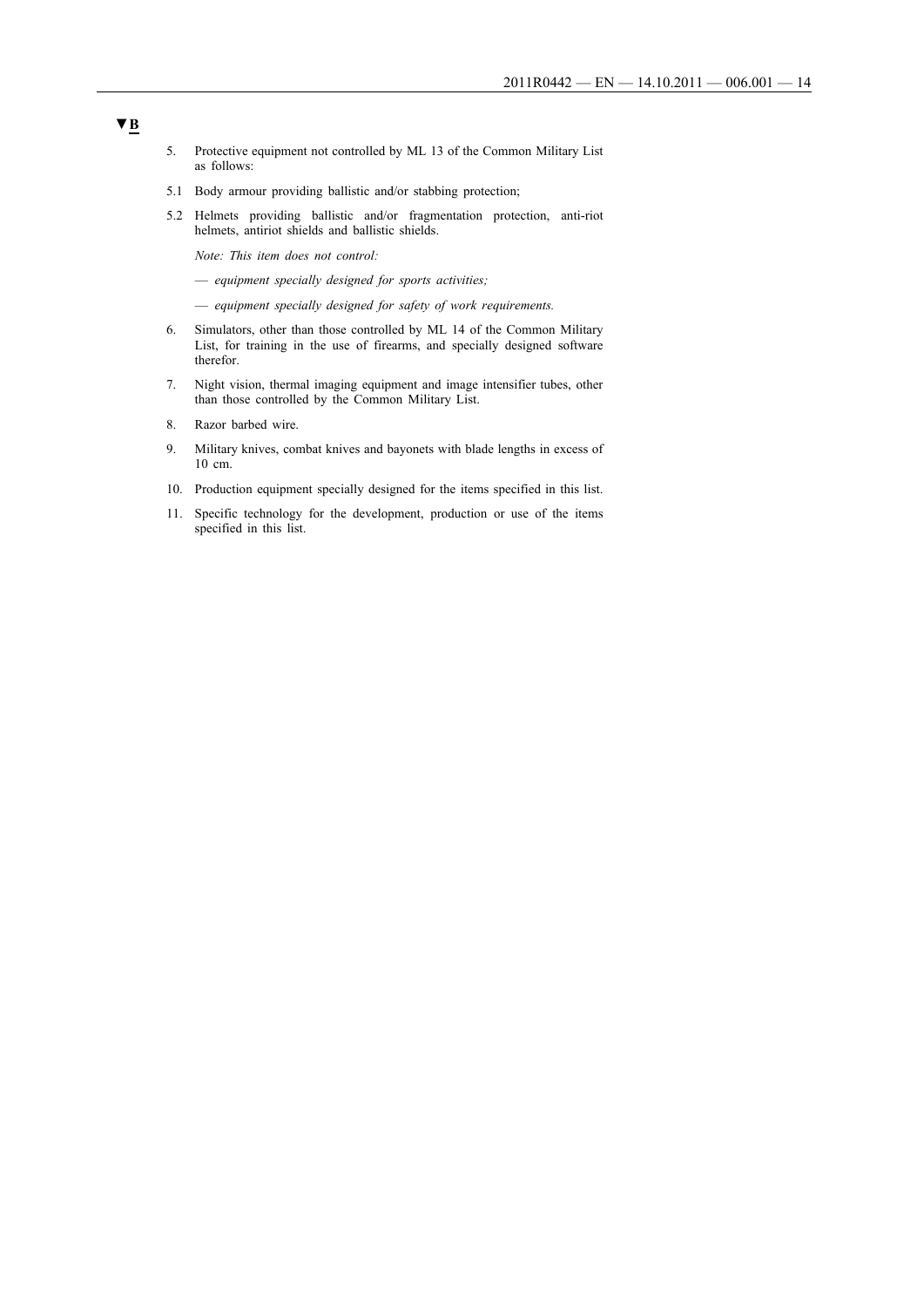# **▼C1 ▼M1**

# *ANNEX II*

|                  | Name                                                                   | Identifying information                                                        | Reasons                                                                                                                                                                                                                                                     | Date of listing |
|------------------|------------------------------------------------------------------------|--------------------------------------------------------------------------------|-------------------------------------------------------------------------------------------------------------------------------------------------------------------------------------------------------------------------------------------------------------|-----------------|
| 1.               | Bashar Al-Assad                                                        | Born on 11 September 1965 in<br>Damascus:<br>diplomatic passport No D1903      | President of the Republic; person<br>authorising and<br>supervising<br>the<br>crackdown on demonstrators.                                                                                                                                                   | 23.05.2011      |
| $\overline{2}$ . | Maher (a.k.a. Mahir)<br>Al-Assad                                       | Born on 8 December 1967;<br>diplomatic passport No 4138                        | Commander of the Army's<br>4th<br>Armoured Division.<br>member of<br>Baath Party Central Command,<br>strongman of the Republican Guard;<br>brother<br>President<br>of<br>Bashar<br>Al-Assad:<br>principal overseer<br>of<br>violence against demonstrators. | 9.05.2011       |
| 3 <sub>1</sub>   | Ali Mamluk (a.k.a.<br>Mamlouk)                                         | Born on 19 February 1946 in<br>Damascus:<br>diplomatic passport No 983         | Head of Syrian General Intelligence<br>Directorate (GID);<br>involved<br>in<br>violence against demonstrators.                                                                                                                                              | 9.05.2011       |
| 4.               | Muhammad Ibrahim<br>Al-Sha'ar (a.k.a.<br>Mohammad Ibrahim<br>Al-Chaar) |                                                                                | Minister of Interior; involved in<br>violence against demonstrators.                                                                                                                                                                                        | 9.05.2011       |
| 5.               | Atej (a.k.a Atef,<br>Atif) Najib                                       |                                                                                | Former Head of the Political Security<br>Directorate in Deraa; cousin of<br>President Bashar Al-Assad; involved<br>in violence against demonstrators.                                                                                                       | 9.05.2011       |
| 6.               | Hafiz Makhluf<br>(a.k.a. Hafez<br>Makhlouf)                            | Born on 2 April 1971 in<br>Damascus:<br>diplomatic passport No 2246            | Colonel and Head of Unit in General<br>Intelligence Directorate, Damascus<br>Branch; cousin of President Bashar<br>Al-Assad; close to Maher Al-Assad;<br>involved in violence against demon-<br>strators.                                                   | 9.05.2011       |
| 7.               | Muhammad Dib<br>Zaytun (a.k.a.<br>Mohammed Dib<br>Zeitoun)             | Born on 20 May 1951 in<br>Damascus;<br>diplomatic<br>passport<br>No D000001300 | Head of Political Security Direc-<br>torate; involved in violence against<br>demonstrators.                                                                                                                                                                 | 9.05.2011       |
| 8.               | Amjad Al-Abbas                                                         |                                                                                | Head of Political Security in Banyas,<br>involved in violence against demon-<br>strators in Baida.                                                                                                                                                          | 9.05.2011       |
| 9.               | Rami Makhlouf                                                          | Born on 10 July 1969 in<br>Damascus,<br>passport No 454224                     | Syrian businessman;<br>associate of<br>Maher<br>Al-Assad;<br>cousin<br>οf<br>President Bashar Al-Assad; provides<br>funding to the regime allowing<br>violence against demonstrators.                                                                       | 9.05.2011       |
| 10.              | Abd Al-Fatah<br>Qudsiyah                                               | Born in 1953 in Hama;<br>diplomatic<br>passport<br>No D0005788                 | of<br>Head<br>Syrian<br>Military<br>Intelligence (SMI); involved in the<br>crackdown on the civilian popu-<br>lation.                                                                                                                                       | 9.05.2011       |

# **LIST OF NATURAL AND LEGAL PERSONS, ENTITIES OR BODIES REFERRED TO IN ARTICLE 4**

## **►M2** A. **◄ Persons**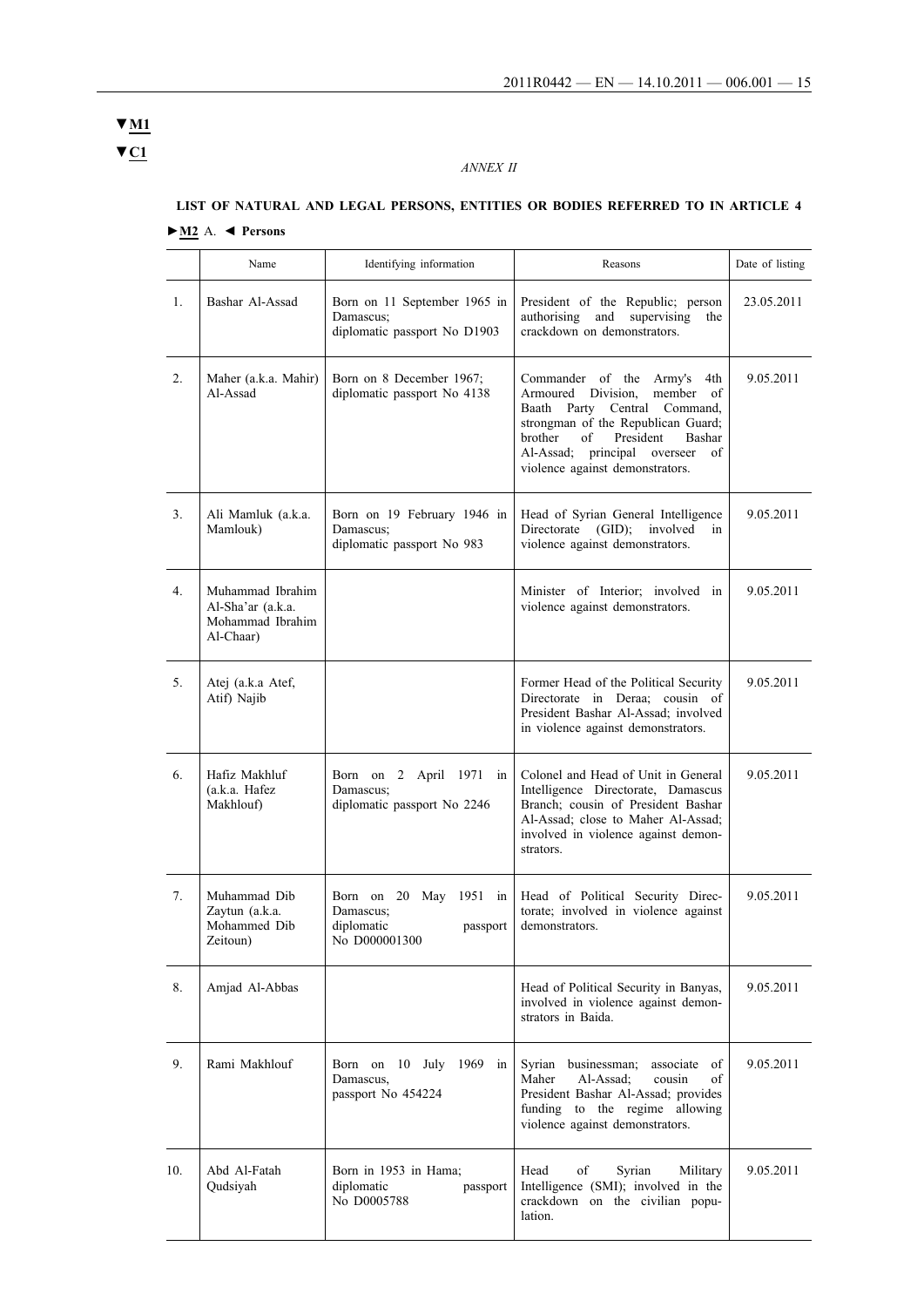**▼C1**

|     | Name                                  | Identifying information                                                                | Reasons                                                                                                                                                                          | Date of listing |
|-----|---------------------------------------|----------------------------------------------------------------------------------------|----------------------------------------------------------------------------------------------------------------------------------------------------------------------------------|-----------------|
| 11. | Jamil Hassan                          |                                                                                        | Head of Syrian Air Force Intel-<br>ligence; involved in the crackdown<br>on the civilian population.                                                                             | 9.05.2011       |
| 12. | Rustum Ghazali                        | Born on 3 May 1953 in Dara'a;<br>diplomatic<br>passport<br>No D000000887               | Head of Syrian Military Intelligence,<br>Countryside<br>Damascus<br>Branch:<br>involved in the crackdown on the<br>civilian population.                                          | 9.05.2011       |
| 13. | Fawwaz Al-Assad                       | Born on 18 June 1962 in<br>Kerdala;<br>passport No 88238                               | Involved in the crackdown on the<br>civilian population as part of the<br>Shabiha militia.                                                                                       | 9.05.2011       |
| 14. | Munzir Al-Assad                       | Born on 1 March 1961 in<br>Lattakia:<br>passport<br>86449<br>No<br>and<br>No 842781    | Involved in the crackdown on the<br>civilian population as part of the<br>Shabiha militia.                                                                                       | 9.05.2011       |
| 15. | Asif Shawkat                          | Born on 15 January 1950 in<br>Al-Madehleh, Tartus                                      | Deputy Chief of Staff for Security<br>and Reconnaissance; involved in the<br>crackdown on the civilian popu-<br>lation.                                                          | 23.5.2011       |
| 16. | Hisham Ikhtiyar                       | Born in 1941                                                                           | Head of Syrian National Security<br>Bureau; involved in the crackdown<br>on the civilian population.                                                                             | 23.5.2011       |
| 17. | Faruq Al Shar'                        | Born on 10 December 1938                                                               | Vice-President of Syria; involved in<br>the crackdown on the civilian popu-<br>lation.                                                                                           | 23.5.2011       |
| 18. | Muhammad Nasif<br>Khayrbik            | Born on 10 April 1937 (alt.<br>20 May 1937) in Hama,<br>diplomatic passport No 0002250 | Deputy Vice-President of Syria for<br>National Security Affairs; involved<br>in the crackdown on the civilian<br>population.                                                     | 23.5.2011       |
| 19. | Mohamed Hamcho                        | Born on 20 May 1966;<br>passport No. 002954347                                         | Brother-in-law of Maher Al-Assad:<br>businessman and local agent for<br>several foreign companies; provides<br>funding to the regime allowing the<br>crackdown on demonstrators. | 23.5.2011       |
| 20. | Iyad (a.k.a. Eyad)<br>Makhlouf        | Born on 21 January 1973 in<br>Damascus;<br>passport No N001820740                      | Brother of Rami Makhlouf and GID<br>Officer involved in the crackdown on<br>the civilian population.                                                                             | 23.5.2011       |
| 21. | Bassam Al Hassan                      |                                                                                        | Presidential Advisor for Strategic<br>Affairs; involved in the crackdown<br>on the civilian population.                                                                          | 23.5.2011       |
| 22. | Dawud Rajiha                          |                                                                                        | Chief of Staff of the Armed Forces<br>responsible<br>for<br>the<br>military<br>involvement in the crackdown on<br>peaceful protesters.                                           | 23.5.2011       |
| 23. | Ihab (a.k.a. Ehab,<br>Iehab) Makhlouf | Born on 21 January 1973 in<br>Damascus;<br>passport No N002848852                      | Vice-President of<br>SyriaTel<br>and<br>caretaker for Rami Makhlouf's US<br>company; provides funding to the<br>regime allowing the crackdown on<br>demonstrators.               | 23.5.2011       |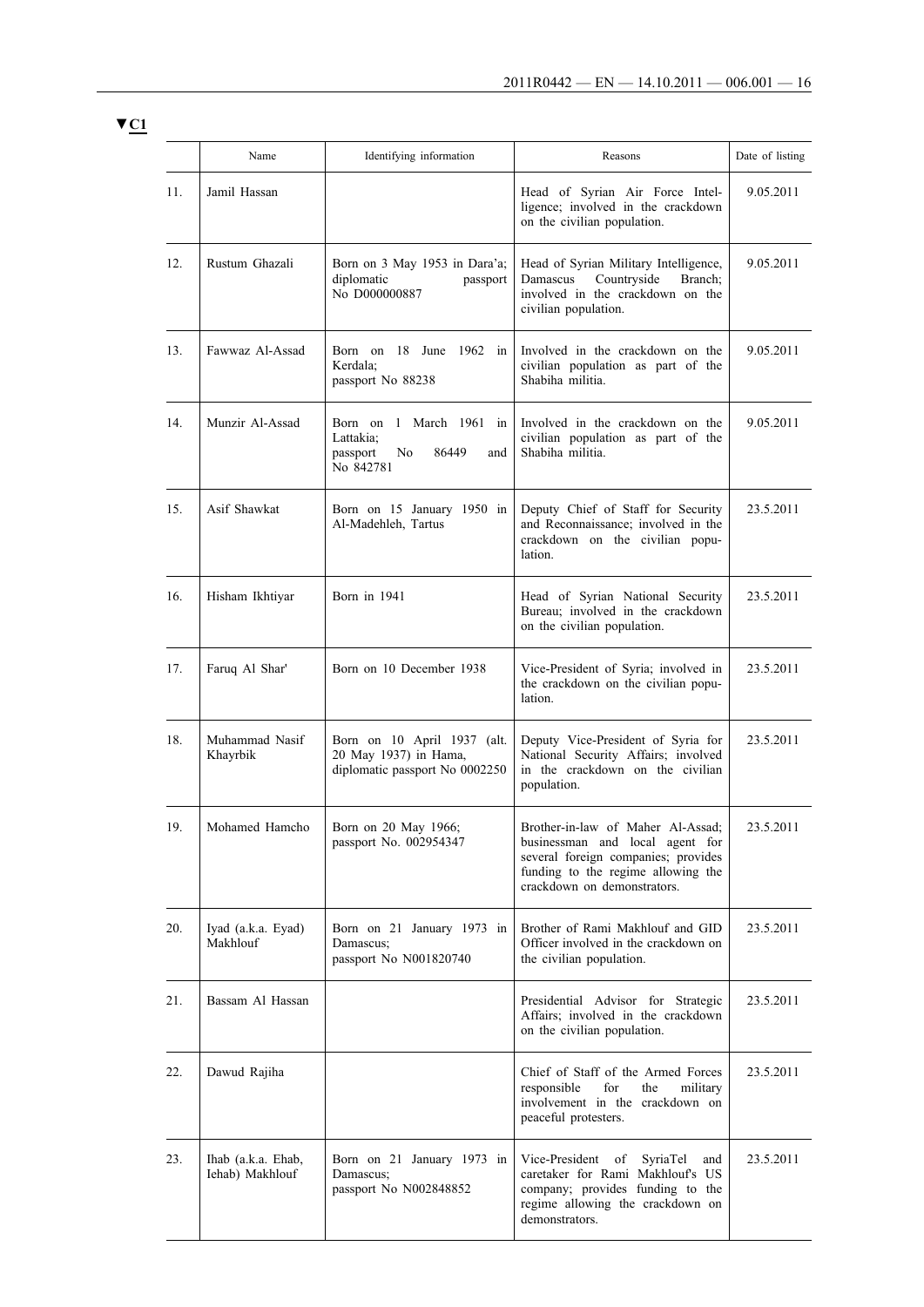**▼C1**

|                         |     | Name                                                                                                                                                                                                                              | Identifying information                | Reasons                                                                                                                                                                                          | Date of listing |
|-------------------------|-----|-----------------------------------------------------------------------------------------------------------------------------------------------------------------------------------------------------------------------------------|----------------------------------------|--------------------------------------------------------------------------------------------------------------------------------------------------------------------------------------------------|-----------------|
| $\Psi$ M2               | 24. | Zoulhima<br><b>CHALICHE</b><br>(Dhu al-Himma<br>SHALISH)                                                                                                                                                                          | Born in<br>1951 or 1946 in<br>Kerdaha. | Head<br>of<br>presidential<br>security;<br>involved in violence against demon-<br>strators; first cousin of President<br>Bashar Al-Assad.                                                        | 23.6.2011       |
|                         | 25. | Riyad CHALICHE<br>(Riyad SHALISH)                                                                                                                                                                                                 |                                        | Director of Military Housing Estab-<br>lishment; provides funding to the<br>regime; first cousin of President<br>Bashar Al-Assad.                                                                | 23.6.2011       |
|                         | 26. | <b>Brigadier</b><br>Commander<br>Mohammad Ali<br>JAFARI (a.k.a.<br>JA'FARI, Aziz;<br>a.k.a. JAFARI, Ali;<br>a.k.a. JAFARI,<br>Mohammad Ali;<br>a.k.a. JA'FARI,<br>Mohammad Ali;<br>a.k.a. JAFARI-<br>NAJAFABADI,<br>Mohammad Ali) | DOB 1 Sep 1957; POB Yazd,<br>Iran.     | General<br>Commander<br>of<br>Iranian<br>Revolutionary<br>Guard<br>Corps,<br>involved in providing equipment<br>and support to help the Syria<br>regime suppress protests in Syria.              | 23.6.2011       |
|                         | 27. | Major General<br>Qasem<br>SOLEIMANI<br>(a. k. a Qasim<br><b>SOLEIMANY</b> )                                                                                                                                                       |                                        | Commander of Iranian Revolutionary<br>Guard Corps, IRGC - Qods, involved<br>in providing equipment and support<br>to help the Syria regime suppress<br>protests in Syria.                        | 23.6.2011       |
|                         | 28. | Hossein TAEB<br>(a.k.a. TAEB,<br>Hassan; a.k.a.<br>TAEB, Hosein;<br>a.k.a. TAEB,<br>Hossein; a.k.a.<br>TAEB, Hussayn;<br>a.k.a. Hojjatoleslam<br>Hossein TA'EB)                                                                   | DOB 1963;<br>POB Tehran, Iran.         | Deputy Commander for Intelligence<br>of Iranian Revolutionary Guard<br>Corps.<br>involved<br>providing<br>in<br>equipment and support to help the<br>Syria regime suppress protests in<br>Syria. | 23.6.2011       |
|                         | 29. | Khalid QADDUR                                                                                                                                                                                                                     |                                        | of<br><b>Business</b><br>associate<br>Maher<br>Al-Assad;<br>provides funding to the regime.                                                                                                      | 23.6.2011       |
|                         | 30. | Ra'if AL-QUWATLI<br>(a.k.a. Ri'af)<br>AL-QUWATLI)                                                                                                                                                                                 |                                        | <b>Business</b><br>associate<br>οf<br>Maher<br>Al-Assad:<br>provides funding to the regime.                                                                                                      | 23.6.2011       |
| $\blacktriangledown$ M3 | 31. | Mr Mohammad<br>Mufleh                                                                                                                                                                                                             |                                        | Head of Syrian Military Intelligence<br>in the town of Hama, involved in the<br>crackdown on demonstrators.                                                                                      | 1.8.2011        |
|                         | 32. | Major General<br>Tawfiq Younes                                                                                                                                                                                                    |                                        | Head of the Department for Internal<br>Security of the General Intelligence<br>Directorate; involved in violence<br>against the civilian population.                                             | 1.8.2011        |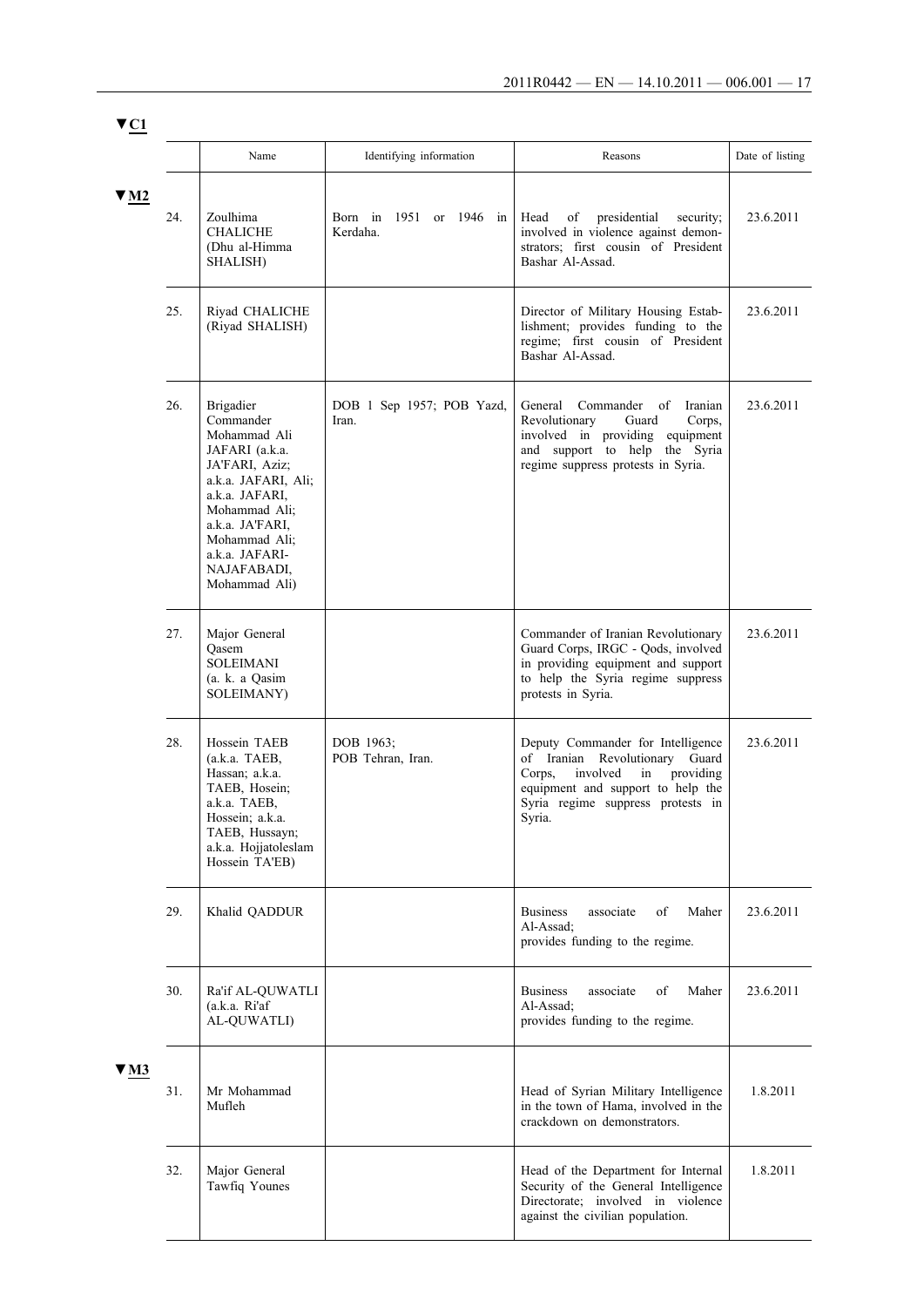|      |     | Name                                                   | Identifying information                                             | Reasons                                                                                                                                                                                                                                                                                                                                                     | Date of listing |
|------|-----|--------------------------------------------------------|---------------------------------------------------------------------|-------------------------------------------------------------------------------------------------------------------------------------------------------------------------------------------------------------------------------------------------------------------------------------------------------------------------------------------------------------|-----------------|
|      | 33. | Mr Mohammed<br>Makhlouf (a.k.a.<br>Abu Rami)           | Latakia,<br>Syria,<br>Born<br>in<br>19.10.1932                      | Close associate and maternal uncle of<br>Bashar and Mahir al-Assad. Business<br>associate and father of Rami, Ihab<br>and Iyad Makhlouf.                                                                                                                                                                                                                    | 1.8.2011        |
|      | 34. | Ayman Jabir                                            | Born Latakia                                                        | Associate of Mahir al-Assad for the<br>Shabiha militia. Directly involved in<br>repression and violence against the<br>civilian population and co-ordination<br>of Shabiha militia groups                                                                                                                                                                   | 1.8.2011        |
|      | 35. | General Ali Habib<br>Mahmoud                           | Born Tartous, 1939. Appointed<br>Minister of Defence 3 June<br>2009 | Minister of Defence. Responsible for<br>conduct and operations of Syrian<br>Armed Forces involved in repression<br>and violence against the civilian<br>population                                                                                                                                                                                          | 1.8.2011        |
| 7 M4 |     |                                                        |                                                                     |                                                                                                                                                                                                                                                                                                                                                             |                 |
|      | 36. | Hayel AL-ASSAD                                         |                                                                     | Assistant to Maher Al-Assad, Head<br>of the military police unit of the<br>army's 4th Division, involved in<br>repression.                                                                                                                                                                                                                                  | 23.8.2011       |
|      | 37. | Ali AL-SALIM                                           |                                                                     | Director of the supplies office of the<br>Syrian Ministry of Defence, entry<br>point for all arms acquisitions by<br>the Syrian army.                                                                                                                                                                                                                       | 23.8.2011       |
|      | 38. | Nizar AL-ASSAAD                                        |                                                                     | Very close to key government<br>officials. Financing Shabiha in the<br>region of Latakia.                                                                                                                                                                                                                                                                   | 23.8.2011       |
|      | 39. | Brigadier-General<br>Rafiq SHAHADAH                    |                                                                     | of<br>Syrian<br>Military<br>Head<br>Intelligence<br>(SMI)<br>Branch<br>293<br>(Internal Affairs) in Damascus.<br>Directly involved in repression and<br>violence against the civilian popu-<br>lation in Damascus.<br>Advisor<br>to<br>President<br>Bashar<br>Al-Assad for strategic questions and<br>military intelligence.                                | 23.8.2011       |
|      | 40. | Brigadier-General<br><b>JAMEA JAMEA</b><br>(Jami Jami) |                                                                     | Branch Chief for Syrian Military<br>Intelligence (SMI) in Dayr az-Zor.<br>Directly involved in repression and<br>violence against the civilian popu-<br>lation<br>Dayr<br>az-Zor<br>in<br>and<br>Alboukamal.                                                                                                                                                | 23.8.2011       |
|      | 41. | Hassan Bin-Ali<br><b>AL-TURKMANI</b>                   | DOB 1935 in Aleppo                                                  | Vice<br>Minister,<br>former<br>Deputy<br>Minister for Defence, Special Envoy<br>of President Bashar Al-Assad.                                                                                                                                                                                                                                               | 23.8.2011       |
|      | 42. | Muhammad Said<br><b>BUKHAYTAN</b>                      |                                                                     | Assistant Regional Secretary of<br>Baath Arab Socialist Party since<br>2005, 2000-2005 Director for the<br>national security of the regional<br>Baath party. Former Governor of<br>Hama (1998-2000).<br>Close associate of President Bashar<br>Al-Assad and Maher Al-Assad.<br>Senior decision-maker in the regime<br>on repression of civilian population. | 23.8.2011       |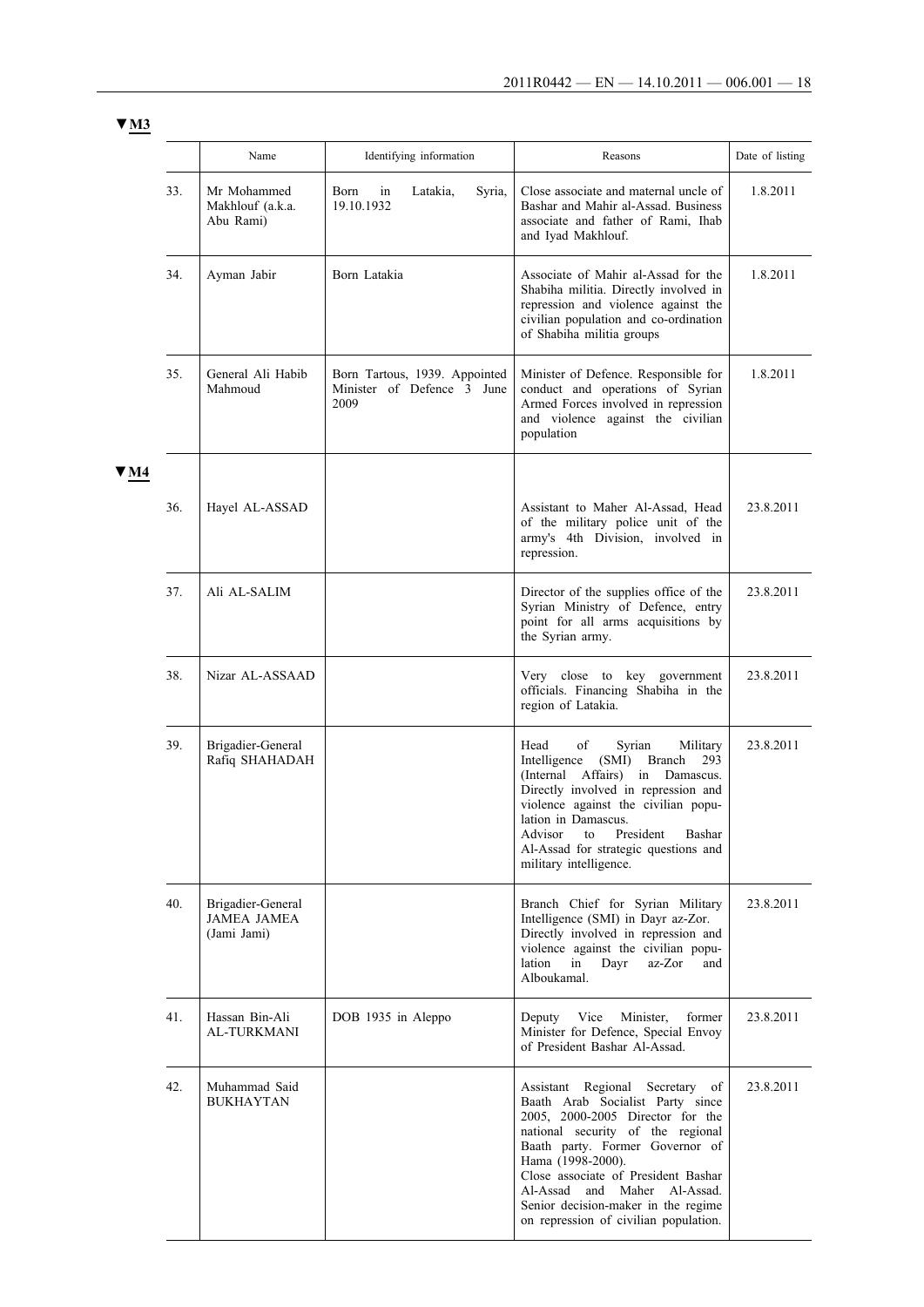|                         |     | Name                                            | Identifying information                  | Reasons                                                                                                                                                                                                          | Date of listing |  |
|-------------------------|-----|-------------------------------------------------|------------------------------------------|------------------------------------------------------------------------------------------------------------------------------------------------------------------------------------------------------------------|-----------------|--|
|                         | 43. | Ali DOUBA                                       |                                          | Responsible for killings in Hama in<br>1980, has been called back to<br>Damascus as special advisor to<br>President Bashar Al-Assad.                                                                             | 23.8.2011       |  |
|                         | 44. | Brigadier-General<br>Nawful<br><b>AL-HUSAYN</b> |                                          | Idlib Syrian Military Intelligence (SMI)<br>Branch Chief. Directly involved in<br>repression and violence against the<br>civilian population in Idlib province.                                                  | 23.8.2011       |  |
| 45.                     |     | Brigadier Husam<br><b>SUKKAR</b>                |                                          | Presidential Adviser on<br>Security<br>Affairs.<br>Presidential Adviser for security<br>agencies' repression and violence<br>against the civilian population.                                                    | 23.8.2011       |  |
|                         | 46. | Brigadier-General<br>Muhammed<br><b>ZAMRINI</b> |                                          | Branch Chief for Syrian Military<br>Intelligence (SMI) in Homs.<br>Directly involved in repression and<br>violence against the civilian popu-<br>lation in Homs.                                                 | 23.8.2011       |  |
|                         | 47. | Lieutenant-General<br>Munir ADANOV<br>(ADNUF)   |                                          | Deputy Chief of General Staff,<br>Operations and Training for Syrian<br>Army.<br>Directly involved in repression and<br>violence against the civilian popu-<br>lation in Syria.                                  | 23.8.2011       |  |
|                         | 48. | Brigadier-General<br>Ghassan KHALIL             |                                          | Head<br>of<br>General<br>Intelligence<br>Directorate's<br>Information<br>(GID)<br>Branch.<br>Directly involved in repression and<br>violence against the civilian popu-<br>lation in Syria.                      | 23.8.2011       |  |
|                         | 49. | Mohammed JABIR                                  | POB Latakia                              | Shabiha militia. Associate of Maher<br>Al-Assad for the Shabiha militia.<br>Directly involved in repression and<br>violence against the civilian popu-<br>lation and co-ordination of Shabiha<br>militia groups. | 23.8.2011       |  |
|                         | 50. | Samir HASSAN                                    |                                          | Close business associate of Maher<br>Al-Assad. Known for supporting<br>economically the Syrian regime.                                                                                                           | 23.8.2011       |  |
| $\blacktriangledown$ M5 | 51. | Fares CHEHABI<br>(Fares SHIHABI)                |                                          | President of Aleppo Chamber of<br>Industry. Provides economic support<br>for the Syrian regime.                                                                                                                  | 2.09.2011       |  |
| $\blacktriangledown$ M7 | 52. | Emad GHRAIWATI                                  | DoB: March 1959;<br>PoB: Damascus, Syria | President of the Damascus Chamber<br>of Industry (Zuhair Ghraiwati Sons).<br>Supports economically the Syrian<br>regime.                                                                                         | 2.9.2011        |  |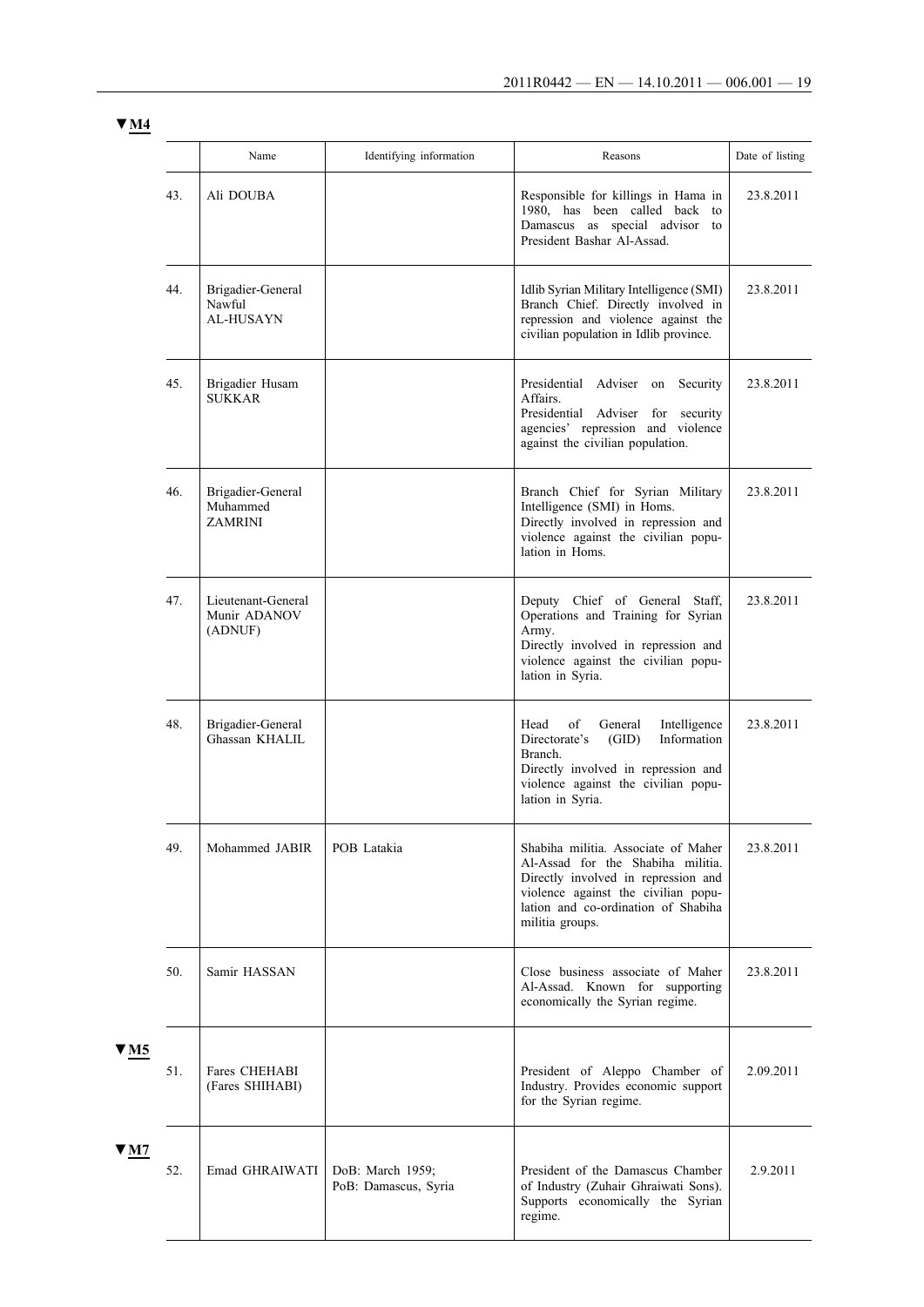|      |     | Name                        | Identifying information            | Reasons                                                                                                                                                | Date of listing |
|------|-----|-----------------------------|------------------------------------|--------------------------------------------------------------------------------------------------------------------------------------------------------|-----------------|
| V M6 | 53. | Tarif AKHRAS                | DoB: 1949;<br>PoB: Homs, Syria     | Founder of the Akhras Group<br>(commodities, trading, processing)<br>and logistics), Homs. Supports econ-<br>omically the Syrian regime.               | 2.9.2011        |
|      | 54. | Issam ANBOUBA               | DoB: 1949;<br>PoB: Lattakia, Syria | President of Issam Anbouba Est. for<br>agro-industry. Supports economically<br>the Syrian regime.                                                      | 2.9.2011        |
|      | 55. | Tayseer Qala<br>Awwad       | DoB: 1943; PoB Damascus            | Minister of Justice. Associated with<br>the Syrian regime, including by<br>supporting its policies and practices<br>of arbitrary arrest and detention. | 23.09.2011      |
|      | 56. | Dr. Adnan Hassan<br>Mahmoud | DoB: 1966; PoB Tartous             | Minister of Information. Associated<br>with the Syrian regime, including<br>by supporting and promoting its<br>information policy.                     | 23.09.2011      |

B. **Entities**

|      | Identifying information<br>Name<br>Reasons |                                                                                       | Date of listing                                                                                                                                                                       |                                                                                                                    |           |
|------|--------------------------------------------|---------------------------------------------------------------------------------------|---------------------------------------------------------------------------------------------------------------------------------------------------------------------------------------|--------------------------------------------------------------------------------------------------------------------|-----------|
|      | $\mathbf{1}$ .<br><b>Bena Properties</b>   |                                                                                       |                                                                                                                                                                                       | Controlled<br>by Rami<br>Makhlouf;<br>provides funding to the regime.                                              | 23.6.2011 |
|      | 2.                                         | Al Mashreq<br>Investment<br>Fund (AMIF) (alias<br>Sunduq Al Mashrek<br>Al Istithmari) | P.O. Box 108, Damascus<br>Tel.: 963 112110059 /<br>963112110043<br>Fax: 963 933333149                                                                                                 | Controlled<br>by Rami Makhlouf;<br>provides funding to the regime.                                                 | 23.6.2011 |
|      | 3 <sub>1</sub>                             | Hamcho Inter-<br>national<br>(a.k.a. Hamsho<br>International Group)                   | Baghdad Street, P.O. Box 8254,<br>Damascus<br>Tel.: 963 112316675<br>Fax: 963 112318875<br>Website: www.hamshointl.com<br>Email:<br>info@hamshointl.com et hamsho-<br>group@yahoo.com | Controlled by Mohammad Hamcho<br>or Hamsho; provides funding to the<br>regime.                                     | 23.6.2011 |
|      | 4 <sub>1</sub>                             | Military Housing<br>Establishment (alias<br>MILIHOUSE)                                |                                                                                                                                                                                       | Public works company controlled by<br>Riyad Shalish and Ministry of<br>Defence; provides funding to the<br>regime. | 23.6.2011 |
| V M4 |                                            |                                                                                       |                                                                                                                                                                                       |                                                                                                                    |           |
|      | 5 <sub>1</sub>                             | Political Security<br>Directorate                                                     |                                                                                                                                                                                       | Syrian government agency directly<br>involved in repression.                                                       | 23.8.2011 |
|      | 6.                                         | General Intelligence<br>Directorate                                                   |                                                                                                                                                                                       | Syrian government agency directly<br>involved in repression.                                                       | 23.8.2011 |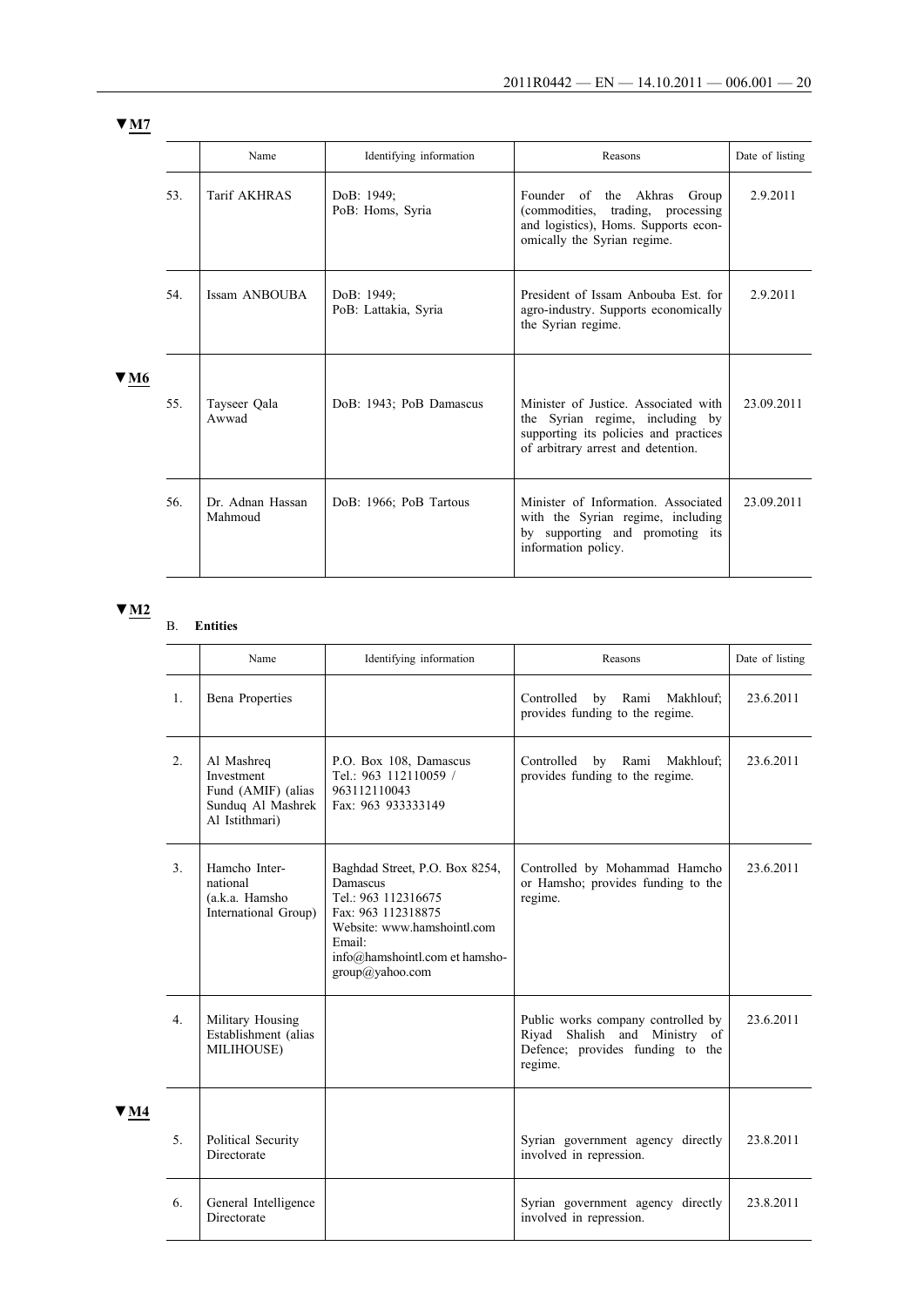|--|

|                         |     | Name                                     | Identifying information                                                                                                                                                                                                                                                      | Reasons                                                                                                                                                                                                                                                                                                                                                                                                   | Date of listing |
|-------------------------|-----|------------------------------------------|------------------------------------------------------------------------------------------------------------------------------------------------------------------------------------------------------------------------------------------------------------------------------|-----------------------------------------------------------------------------------------------------------------------------------------------------------------------------------------------------------------------------------------------------------------------------------------------------------------------------------------------------------------------------------------------------------|-----------------|
|                         | 7.  | Military Intelligence<br>Directorate     |                                                                                                                                                                                                                                                                              | Syrian government agency directly<br>involved in repression.                                                                                                                                                                                                                                                                                                                                              | 23.8.2011       |
|                         | 8.  | Air Force Intel-<br>ligence Agency       |                                                                                                                                                                                                                                                                              | Syrian government agency directly<br>involved in repression.                                                                                                                                                                                                                                                                                                                                              | 23.8.2011       |
|                         | 9.  | IRGC Qods Force<br>(a. k. a. Quds Force) | Teheran, Iran                                                                                                                                                                                                                                                                | The Qods (or Quds) Force is a<br>specialist arm of the Iranian Islamic<br>Revolutionary Guard Corps (IRGC).<br>The Qods Force is involved in<br>providing equipment and support to<br>help the Syria regime suppress<br>protests in Syria.<br>IRGC Qods Force has provided<br>technical assistance, equipment and<br>support to the Syrian security<br>services to repress civilian protest<br>movements. | 23.8.2011       |
| $\blacktriangledown$ M5 | 10. | Mada Transport                           | Subsidiary of Cham Holding<br>(Sehanya Daraa Highway, PO<br>Box 9525, tel: 00 963 11 99 62)                                                                                                                                                                                  | Economic<br>financing<br>entity<br>the<br>regime.                                                                                                                                                                                                                                                                                                                                                         | 2.09.2011       |
|                         | 11. | Cham Investment<br>Group                 | Subsidiary of Cham Holding<br>(Sehanya Daraa Highway, PO<br>Box 9525, tel: 00 963 11 99 62)                                                                                                                                                                                  | Economic<br>entity<br>financing<br>the<br>regime.                                                                                                                                                                                                                                                                                                                                                         | 2.09.2011       |
|                         | 12. | Real Estate Bank                         | Bldg-<br>Yousef<br>Insurance<br>Al-azmeh<br>sqr. Damascus<br>P.O. Box: 2337 Damascus<br>Syrian Arab Republic<br>Phone: (+963) 11 2456777 and<br>2218602<br>Fax: (+963) 11 2237938 and<br>2211186<br>Bank's<br>e-mail:<br>Publicre-<br>lations@reb.sy,<br>Website: www.reb.sy | State-owned bank providing financial<br>support for the regime.                                                                                                                                                                                                                                                                                                                                           | 2.09.2011       |
| V M6                    | 13. | Addounia TV (a.k.a.<br>Dounia TV)        | Telephone: +963-11-5667274,<br>$+963 - 11 - 5667271$ ,<br>Fax:+963-11-5667272<br>Website:<br>http://www.addounia.tv                                                                                                                                                          | Addounia TV has incited violence<br>against the civilian population in<br>Syria.                                                                                                                                                                                                                                                                                                                          | 23.09.2011      |
|                         | 14. | Cham Holding                             | Cham Holding Building Daraa<br>Highway - Ashrafiyat Sahnaya<br>Rif Dimashq - Syria P.O Box<br>9525<br>Tel +963 (11) 9962 +963 (11)<br>668 14000 +963 (11) 673 1044<br>Fax $+963$ (11) 673 1274<br>Email info@chamholding.sy<br>www.chamholding.sy                            | Rami<br>Controlled<br>by<br>Makhlouf;<br>largest holding company in Syria,<br>benefiting from and supporting the<br>regime.                                                                                                                                                                                                                                                                               | 23.09.2011      |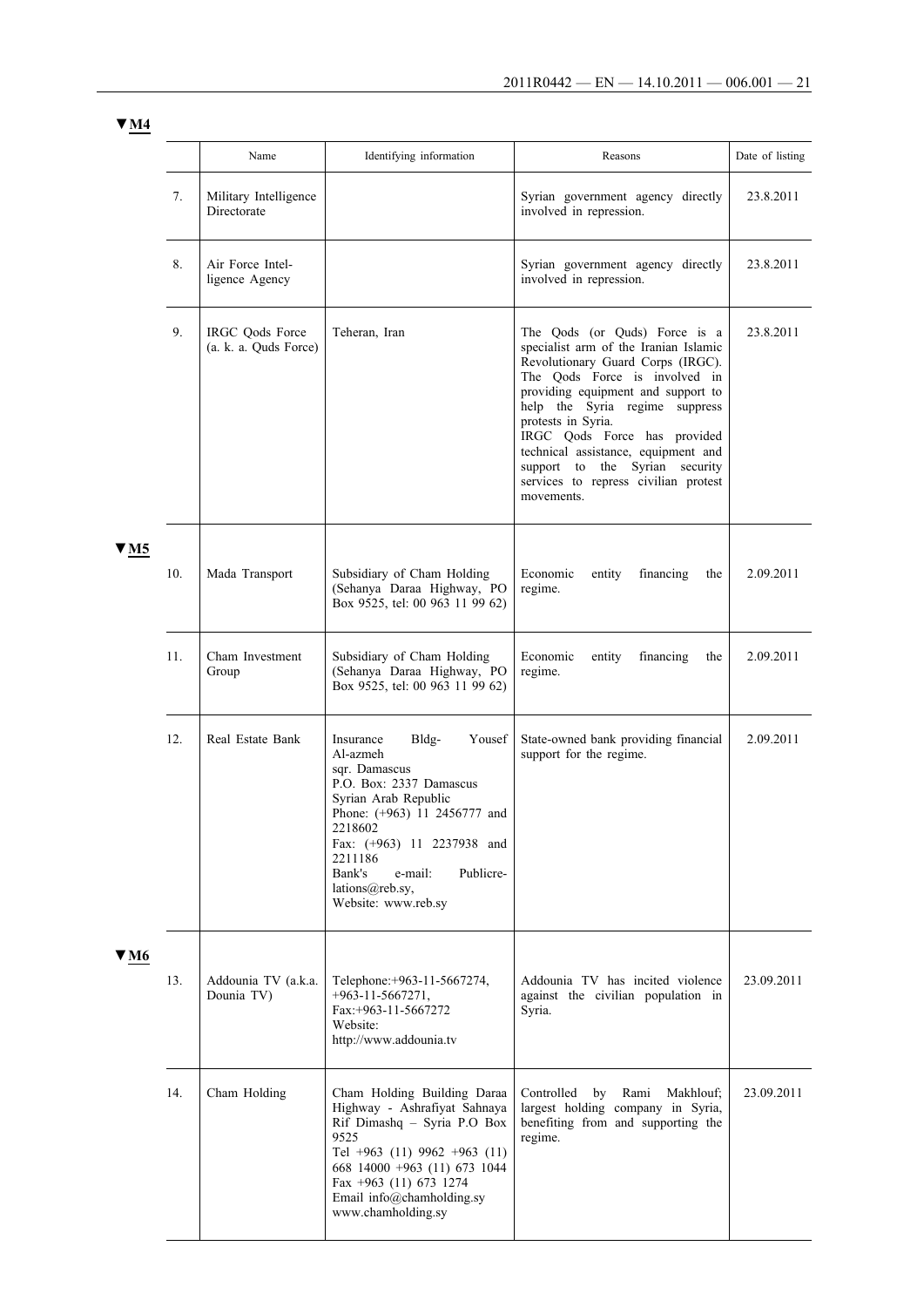|                 | Name                                                 | Identifying information                                                                                                                                                                                                                   | Reasons                                                                                                                                                                         | Date of listing |
|-----------------|------------------------------------------------------|-------------------------------------------------------------------------------------------------------------------------------------------------------------------------------------------------------------------------------------------|---------------------------------------------------------------------------------------------------------------------------------------------------------------------------------|-----------------|
| 15 <sub>1</sub> | El-Tel Co. (a.k.a.<br>El-Tel Middle East<br>Company) | Address:<br>– Ali<br>Jordan<br>Dair<br>13052.<br>Highway,<br>P. O. Box<br>Damascus - Syria<br>Telephone: +963-11-2212345<br>Fax: $+963-11-44694450$<br>Email: sales@eltelme.com<br>Website: www.eltelme.com                               | Manufacturing and supplying tele-<br>communication equipment for the<br>Army.                                                                                                   | 23.09.2011      |
| 16.             | Ramak<br>Constructions Co.                           | Address:<br>Highway,<br>Daa'ra<br>Telephone:<br>Syria<br>Damascus,<br>$+963-11-6858111$<br>Mobile: +963-933-240231                                                                                                                        | Construction of military barracks,<br>border post barracks and other<br>buildings for Army needs.                                                                               | 23.09.2011      |
| 17 <sub>1</sub> | Souruh Company<br>(a.k.a. SOROH Al<br>Cham Company)  | Address: Adra Free Zone Area<br>Damascus - Syria<br>Telephone: +963-11-5327266<br>Mobile: +963-933-526812<br>$+963-932-878282$<br>$Fax: +963-11-5316396$<br>Email: sorohco@gmail.com<br>Website: http://sites.google.com/<br>site/sorohco | Investment in local military industrial<br>manufacturing<br>projects.<br>weapons<br>parts and related items. 100 % of<br>the company is owned by Rami<br>Makhlouf.              | 23.09.2011      |
| 18.             | Syriatel                                             | Thawra Street, Ste<br>Building<br>6ème étage, BP 2900<br>Tel: +963 11 61 26 270<br>Fax: +963 11 23 73 97 19<br>Email: info@syriatel.com.sy;<br>Website: http://syriatel.sy/                                                               | Controlled<br>by Rami<br>Makhlouf;<br>provides financial support to the<br>through<br>regime:<br>its<br>licensing<br>contract it pays 50 % of its profits<br>to the Government. | 23.09.2011      |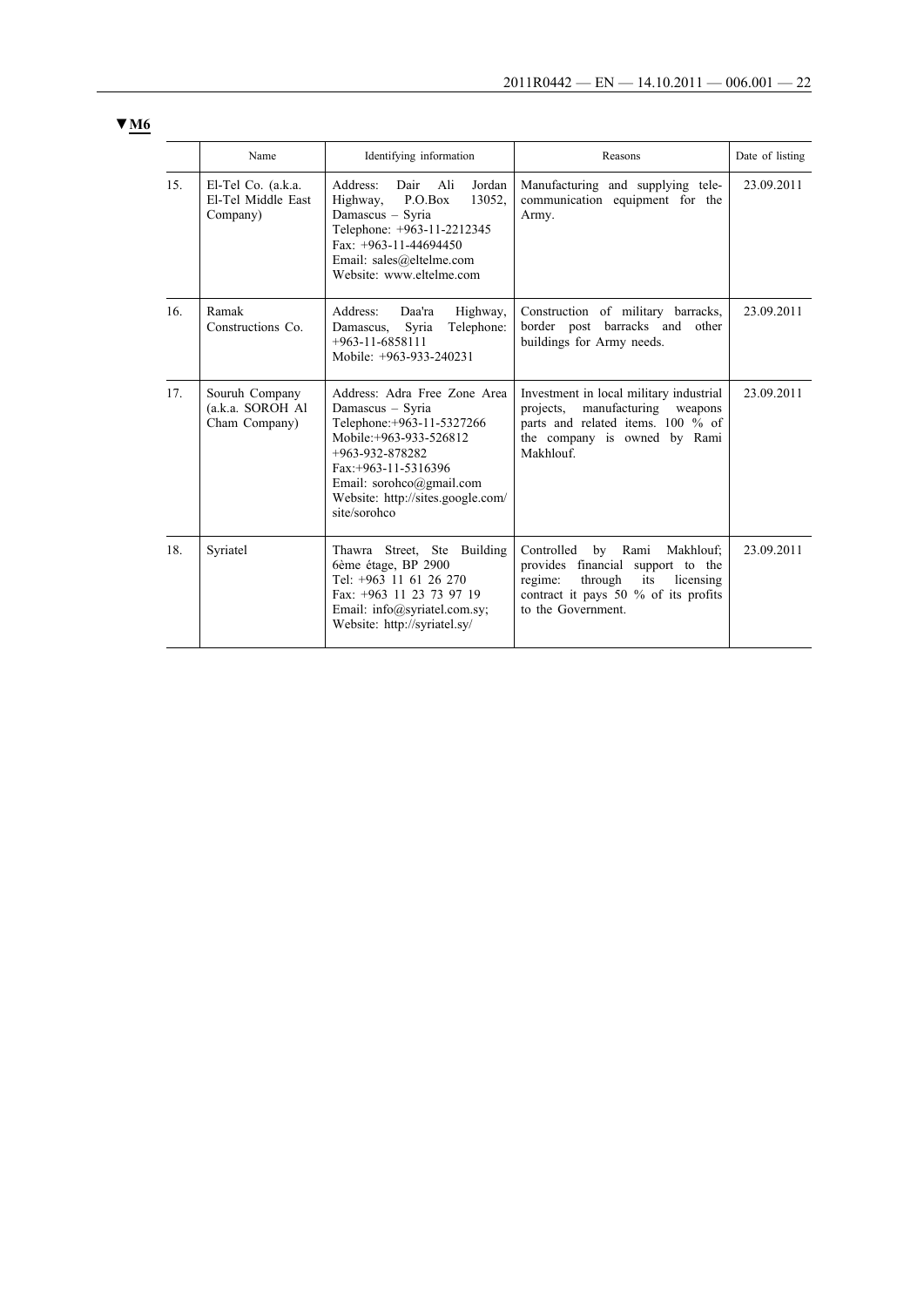## *ANNEX IIa*

# **List of entities referred to in Articles 4 and 5**

**Entities**

| Name                        | Identifying information                                                                                                                                                                                                                                                                                                                                                                      | Reasons                                                              | Date of listing |
|-----------------------------|----------------------------------------------------------------------------------------------------------------------------------------------------------------------------------------------------------------------------------------------------------------------------------------------------------------------------------------------------------------------------------------------|----------------------------------------------------------------------|-----------------|
| Commercial<br>Bank of Syria | Damascus Branch, P.O. Box 2231, Moawiya<br>St., Damascus, Syria; - P.O. Box 933, Yousef<br>Azmeh Square, Damascus, Syria;<br>Aleppo Branch, P.O. Box 2, Kastel Hajjarin<br>St., Aleppo, Syria;<br>SWIFT/BIC CMSY SY DA; all offices worldwide<br>[NPWMD]<br>Website: http://cbs-bank.sy/En-index.php<br>Tel: +963 11 2218890<br>Fax: $+963$ 11 2216975<br>general managment: dir.cbs@mail.sy | State-owned bank<br>providing financial<br>support to the<br>regime. | 13.10.2011      |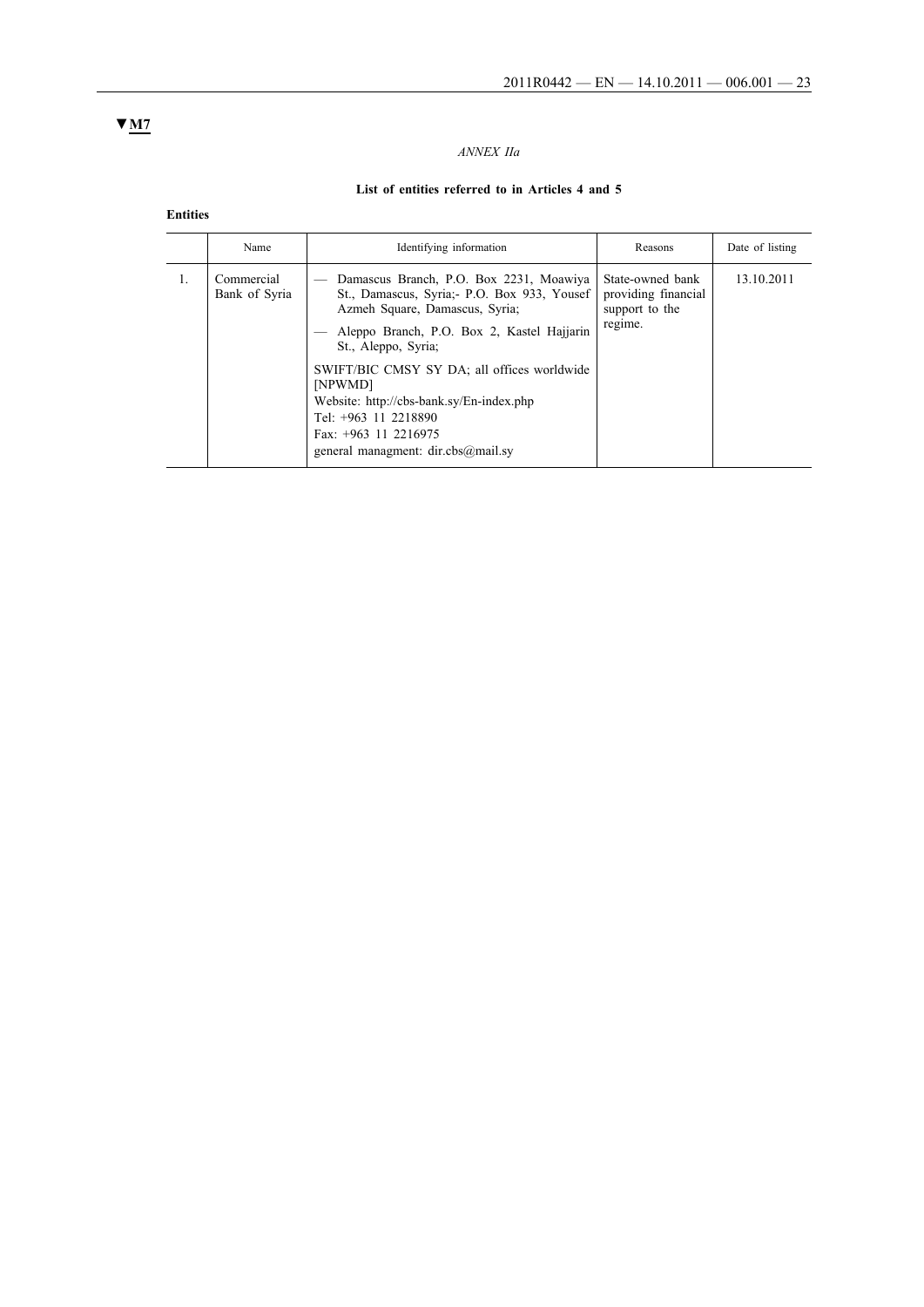#### *ANNEX III*

**List of competent authorities in the Member States referred to in Articles 3(2), 6, 7, 8, 9, 11(1) and 13(4) and address for notifications to the European Commission**

A. **Competent authorities in each Member State:**

## BELGIUM

http://www.diplomatie.be/eusanctions

#### BULGARIA

http://www.mfa.bg/en/pages/view/5519

#### CZECH REPUBLIC

http://www.mfcr.cz/mezinarodnisankce

#### DENMARK

http://www.um.dk/da/menu/Udenrigspolitik/FredSikkerhedOgInternationalRetsorden/Sanktioner/

#### GERMANY

http://www.bmwi.de/BMWi/Navigation/Aussenwirtschaft/Aussenwirtschaftsrecht/ embargos.html

#### ESTONIA

http://www.vm.ee/est/kat\_622/

#### IRELAND

http://www.dfa.ie/home/index.aspx?id=28519

#### **GREECE**

http://www.mfa.gr/www.mfa.gr/en-US/Policy/Multilateral+Diplomacy/ Global+Issues/International+Sanctions/

#### SPAIN

http://www.maec.es/es/MenuPpal/Asuntos/Sanciones%20Internacionales/Paginas/ Sanciones\_%20Internacionales.aspx

### FRANCE

http://www.diplomatie.gouv.fr/autorites-sanctions/

### ITALY

http://www.esteri.it/MAE/IT/Politica\_Europea/Deroghe.htm

## **CYPRUS**

http://www.mfa.gov.cy/sanctions

#### LATVIA

http://www.mfa.gov.lv/en/security/4539

#### LITHUANIA

http://www.urm.lt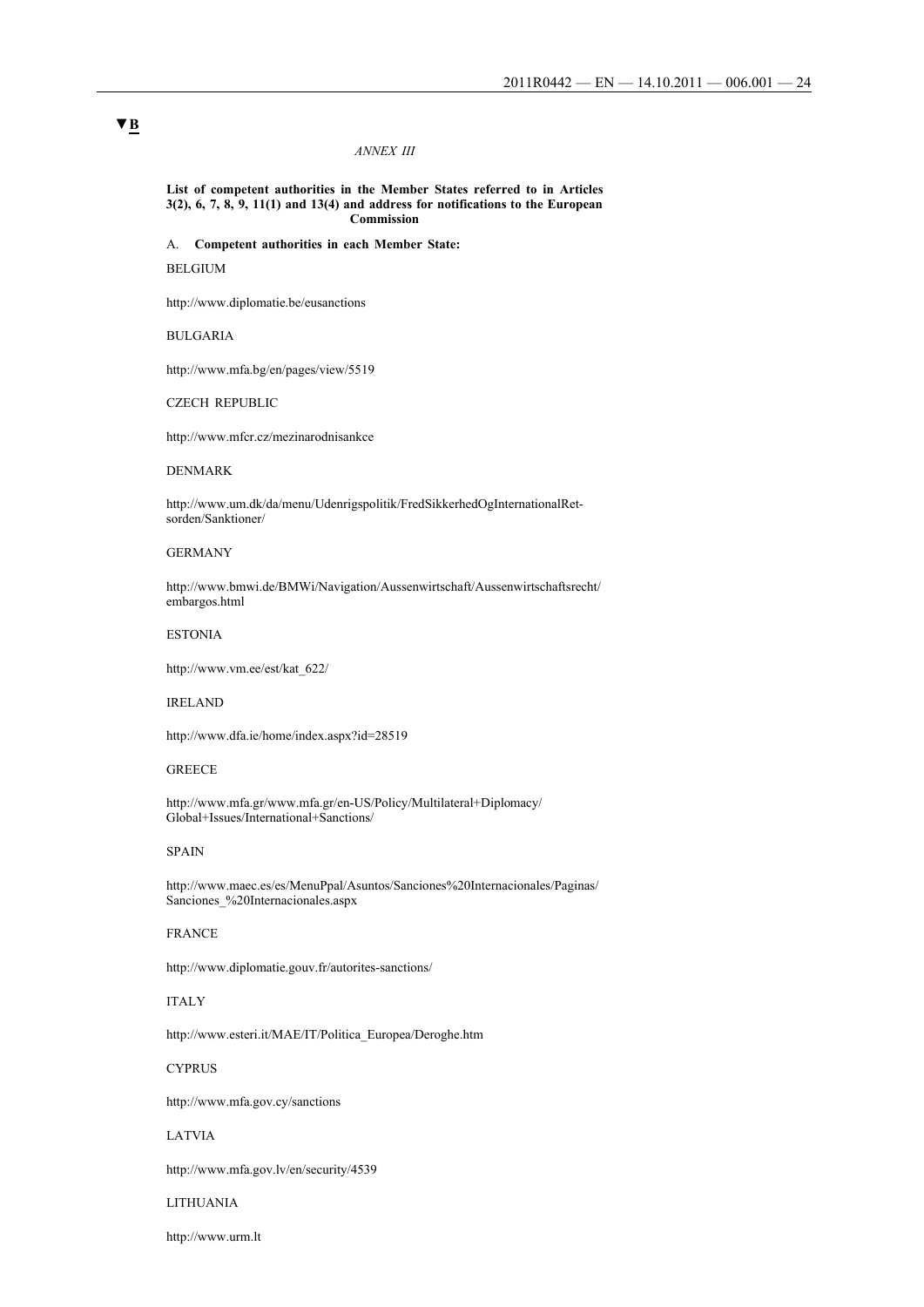## **▼B**

LUXEMBOURG

http://www.mae.lu/sanctions

## HUNGARY

http://www.kulugyminiszterium.hu/kum/hu/bal/Kulpolitikank/ nemzetkozi\_szankciok/

MALTA

http://www.doi.gov.mt/EN/bodies/boards/sanctions\_monitoring.asp

NETHERLANDS

http://www.minbuza.nl/sancties

# AUSTRIA

http://www.bmeia.gv.at/view.php3?f\_id=12750&LNG=en&version=

POLAND

http://www.msz.gov.pl

PORTUGAL

http://www.min-nestrangeiros.pt

#### ROMANIA

http://www.mae.ro/node/1548

SLOVENIA

http://www.mzz.gov.si/si/zunanja\_politika/mednarodna\_varnost/ omejevalni\_ukrepi/

SLOVAKIA

http://www.foreign.gov.sk

FINLAND

http://formin.finland.fi/kvyhteistyo/pakotteet

SWEDEN

http://www.ud.se/sanktioner

UNITED KINGDOM

www.fco.gov.uk/competentauthorities

#### B. **Address for notifications to or other communication with the European Commission:**

European Commission

Service for Foreign Policy Instruments

CHAR 12/096

B-1049 Bruxelles/Brussel

Belgium

E-mail: relex-sanctions@ec.europa.eu

Tel.: +(32 2) 295 66 73